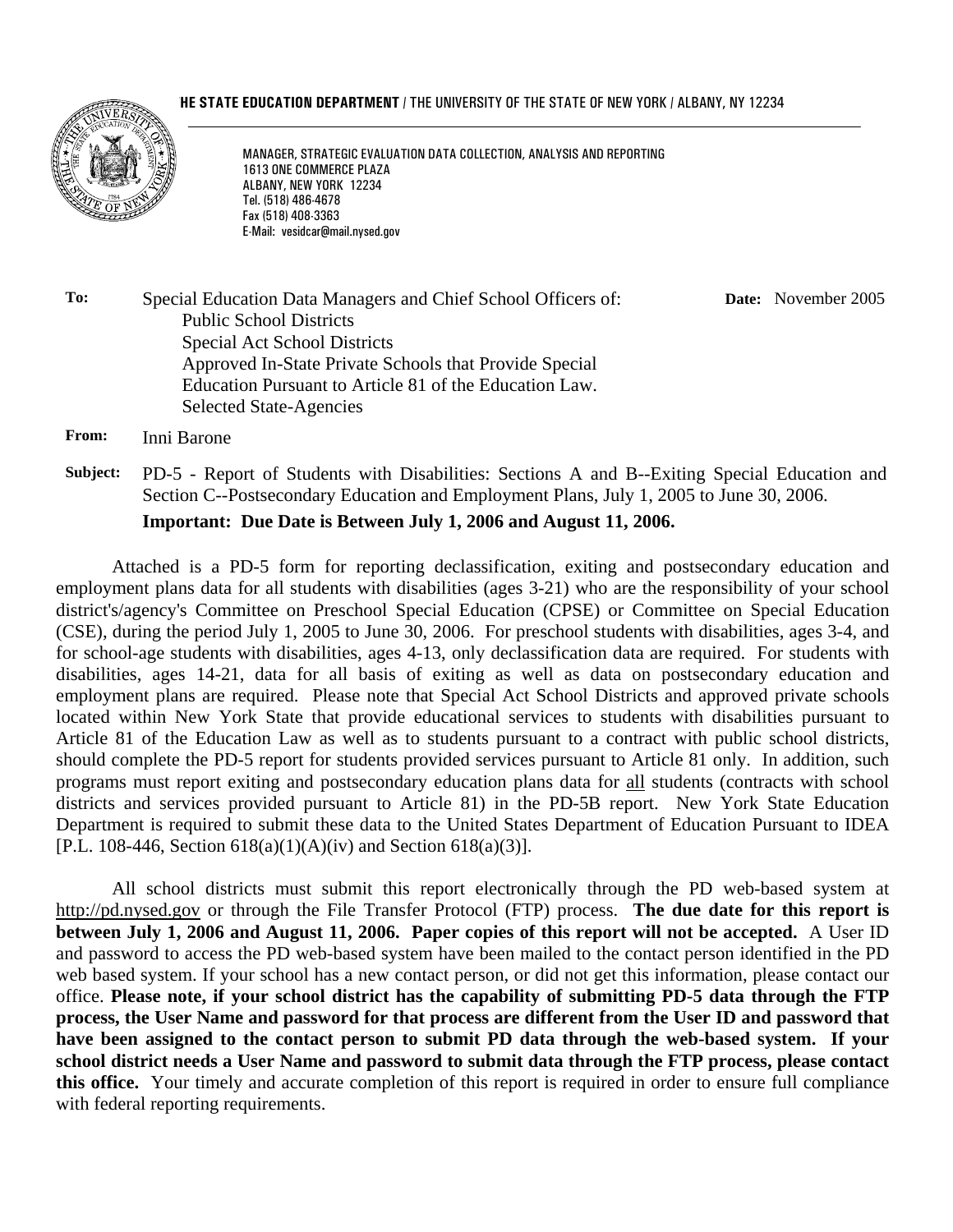Compared to the PD-5 form for 2004-2005, the 2005-2006, PD-5 has been revised in the following ways:

- The "Local Certificates" basis of exit category has been removed from Section B, Reports 1-14 and in Section C since local certificates could not be issued after February 1, 2005.
- The "Regents Diploma with Honors" exit category has been revised to "Regents Diploma with Advanced Designation and/or Honors" in Section B, Reports 1-14 and in Section C to reflect the current high school graduation credentials.

The Department considered using the data submitted through the STEP reporting system and discontinuing the separate PD-5 data collection for the 2005-06 school year and determined it is not feasible to do so this year. However, it is a goal of the Department to collect these data through the Department's individual student record system once the system includes all the required data and students and can produce the required analysis and reports. We anticipate discontinuing the separate PD-5 report in 2006-07. We encourage special education personnel to collaborate with appropriate school district personnel (school district STEP coordinators) to ensure the same data are submitted through both PD-5 and the STEP reporting systems for the 2005-06 school year. If you have any questions regarding reporting consistent data for students with disabilities through both systems, please contact the Strategic Evaluation Data Collection, Analysis and Reporting (SEDCAR) Unit.

During 2005-2006, SEDCAR personnel may be available to conduct a limited number of regional training programs regarding the special education data forms addressed in this memorandum. If you feel that such training would be useful to the data managers in your area, please contact your local Special Education Training and Resource Center (SETRC). The data collected through the PD forms are used in one or more of the following reports and activities:

- State Performance Plan and Annual Performance Report for Special Education
- Public reporting of LEA results against State targets established in the State Performance Report.
- Calculation of minimum amount of per-pupil IDEA funds to be sub-allocated or spent on services.
- Pocketbook of Goals and Results for Individuals with Disabilities
- Chapter 655 Report to the Governor and the Legislature on the Status of the State's Schools
- Special Education Quality Assurance Reviews
- School District Report Cards
- BOCES Report Cards
- Charter School Report Cards
- Calculations to identify instances of possible race/ethnicity disproportionality
- Other reports required by State or federal statutes
- Evaluation of programs and policies

If you have any questions or are in need of assistance in completing this report, please contact the Strategic Evaluation Data Collection, Analysis and Reporting (SEDCAR) Unit by using the contact information provided in the letterhead. Thank you.

#### Attachment

cc: Rebecca H. Cort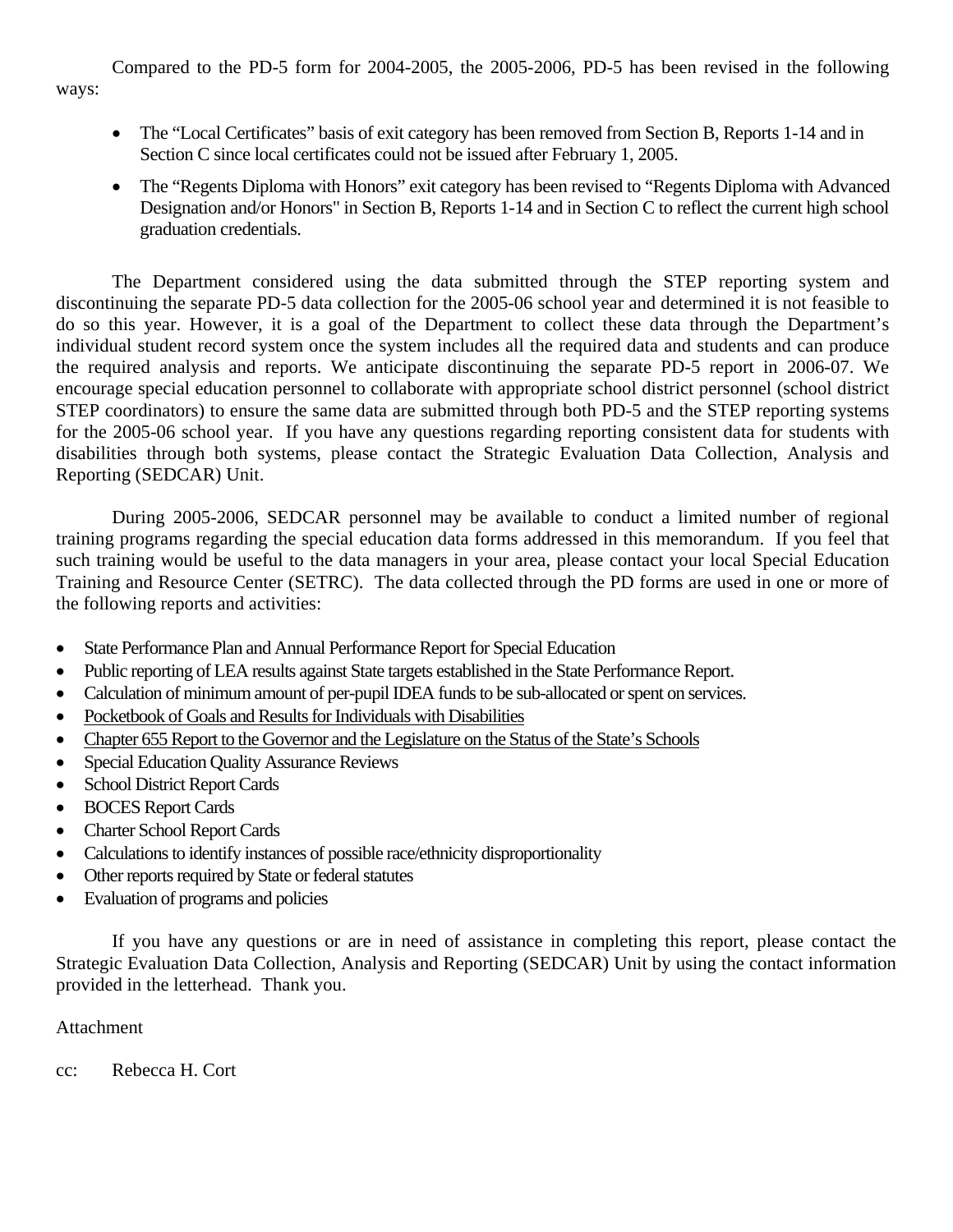### *PD-5 - Report of Students with Disabilities: Sections A and B: Exiting Special Education Section C: Post Secondary Education and Employment Plans July 1, 2005 to June 30, 2006*

- **Instructions:** 1. Please submit these data electronically at http://pd.nysed.gov or through the FTP process between July 1, 2006 and August 11, 2006. Paper copies of this report will not be accepted.
	- 2. Retain one copy (and supporting documentation) in your district/agency for reference and audit purposes. The required retention period ends June 30, 2013.
	- 3. Carefully read the Instructions and Definitions on the following pages.
	- 4. If you have questions about this report, please call (518) 486-4678, or e-mail your questions to vesidcar@mail.nysed.gov

 Check this box if no students exited special education (including students declassified) between the ages of 3 and 21 within the report period. If this box is checked, and you have submitted this information through our website at http://pd.nysed.gov your report is complete.

|                             |  |  |  |  |  |                                 |  |  |  |                                    | <b>District/School/Agency Information</b> |  |  |  |
|-----------------------------|--|--|--|--|--|---------------------------------|--|--|--|------------------------------------|-------------------------------------------|--|--|--|
|                             |  |  |  |  |  | (Enter 12-digit SED Code Below) |  |  |  |                                    |                                           |  |  |  |
|                             |  |  |  |  |  |                                 |  |  |  |                                    |                                           |  |  |  |
| DISTRICT/SCHOOL/AGENCY NAME |  |  |  |  |  |                                 |  |  |  |                                    |                                           |  |  |  |
| <b>ADDRESS</b>              |  |  |  |  |  |                                 |  |  |  |                                    |                                           |  |  |  |
|                             |  |  |  |  |  |                                 |  |  |  |                                    |                                           |  |  |  |
|                             |  |  |  |  |  |                                 |  |  |  |                                    |                                           |  |  |  |
|                             |  |  |  |  |  |                                 |  |  |  |                                    |                                           |  |  |  |
|                             |  |  |  |  |  |                                 |  |  |  | <b>Contact Person Information*</b> |                                           |  |  |  |

| <b>NAME</b>           |            |
|-----------------------|------------|
| <b>TITLE</b>          |            |
| <b>TELEPHONE</b>      | <b>FAX</b> |
| <b>E-MAIL ADDRESS</b> |            |

\*All correspondence from SEDCAR will be directed to the contact person identified in the PD web based data entry system at http://pd.nysed.gov Please keep the contact person information current, including the e-mail address as most communication will occur via e-mail.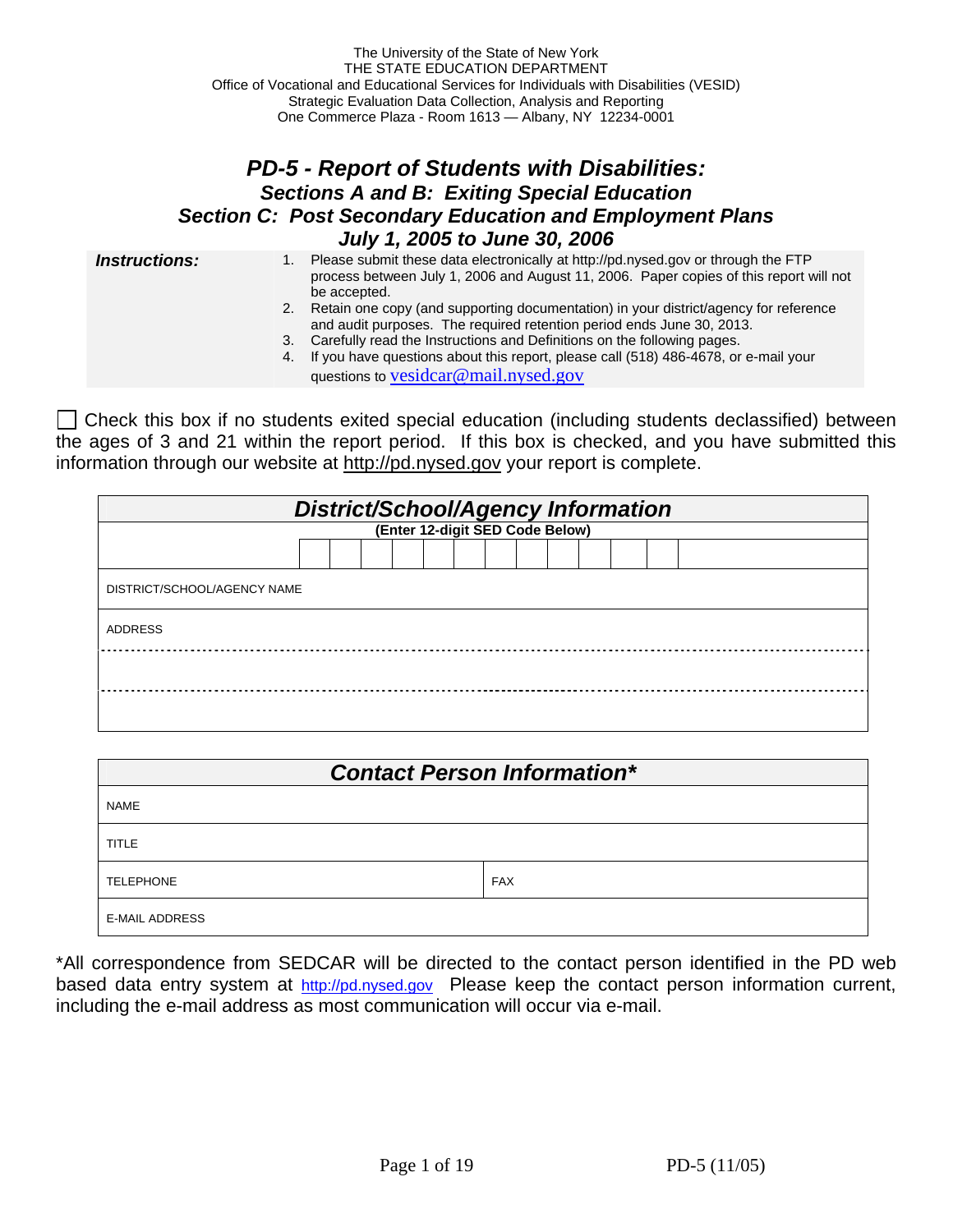## **Definitions and Instructions for Completing the PD-5 Report**

- 1. Report information for all students with disabilities (ages 3-21) who were the responsibility of your CPSE or CSE. For public school districts, this includes students who are provided special education in approved private schools, other public school districts, BOCES, State-Operated and State-Supported Schools, and Charter Schools. Public school districts should also include data for students with disabilities who resided in the district at the time they were placed in out-of-State approved residential schools by the courts or other agencies. In Sections A and B, report the number who exited special education through the basis listed. In Section C, report the postsecondary education and employment plans of students with disabilities by the basis of exiting. Please note that Special Act School Districts and other approved private schools that are located within New York State and provide special education services for students with disabilities pursuant to Article 81 and through contracting with public school districts should complete the PD-5 report for students with disabilities that are provided special education pursuant to Article 81 only. In addition, these schools must also complete a PD-5B report for students provided special education pursuant to Article 81 and through contracting with public school districts.
- 2. Wherever data is requested by student age, the age should be reported as of December 1, 2005 (e.g., a student who is 14 years and 10 months of age on December 1, 2005, should be reported as age 14).
- 3. Students with disabilities' race/ethnicity must be reported consistently on all PD forms and other Department data collection instruments. Each student must be reported in only one of the race/ethnicity categories described below. We recommend the parents be provided an opportunity to designate their children as belonging to the one category. If they are unable to choose among the categories, school district personnel must use their best judgement and report the student in the category based on the group to which the student appears to belong, identifies with, or is regarded in the community as belonging.

**American Indian/Alaskan Native:** A person having origins in any of the original peoples of North and South America (including Central America) and who maintains tribal affiliation or community attachment.

**Asian or Pacific Islander:** A person having origins in any of the original peoples of the Far East, Southeast Asia, the Indian subcontinent, or the Pacific Islands, including, for example, Cambodia, China, India, Japan, Korea, Malaysia, Pakistan, the Philippine Islands, Thailand, and Vietnam. The Pacific Islands include Hawaii, Guam, and Samoa.

**Black or African American (not Hispanic):** A person having origins in any of the Black racial groups of Africa.

**Hispanic or Latino:** A person of Cuban, Mexican, Puerto Rican, South or Central American, or other Spanish culture or origin, regardless of race.

**White (not Hispanic):** A person having origins in any of the original peoples of Europe, the Middle East, or North Africa.

- 4. For pages 5-18 of the report, the totals for Age (Column I), Gender (Columns K and L), and Race/Ethnicity (Columns M-Q) must be equal.
- 5. In general, exiting students with disabilities should be reported once, with few exceptions; as provided in the following examples:
	- A student who is declassified and returned to general education several times, should be reported once each year that he or she is returned to general education, on pages 4-18.
	- A student who receives a local diploma with a Regents endorsement should be reported in either Line 1 (Regents Diploma-Honors) or Line 2 (Regents Diploma-Regular) on pages 5-18.
	- A student, who previously received an IEP diploma, has continued in the special education program and does not receive a higher diploma should **NOT** be counted again.
	- A student who previously received an IEP diploma, has continued in their special education program and receives a Regents, local or High School Equivalency diploma, should be included in the count for the given diploma (Lines 1-4) on pages 5-18. A student who previously dropped out of school, re-enters school or some other State agency program, and receives a diploma from this school district should be reported in the count for the given diploma (Lines 1-6) on pages 5-18. If, however, the same student drops out again, in a different school year, without receiving a diploma or certificate, the student should not be reported again.
- 6. If you have any questions or are in need of assistance in completing this report, please contact the SEDCAR by telephoning (518) 486-4678, or e-mail your questions to vesidcar@mail.nysed.gov

## **Sections A and B Instructions and Definitions**

| <b>Item</b>                           | <b>Definition</b>                                                                               |
|---------------------------------------|-------------------------------------------------------------------------------------------------|
| Declassified While Still of Preschool | Report the total only of all preschool age students who were declassified by a Committee on     |
| Age.                                  | Preschool Special Education during July 1, 2005 - June 30, 2006. These declassified             |
| (Section A, Column A)                 | preschool-age students are not age eligible to enroll in kindergarten programs during the 2006- |
|                                       | 2007 school vear.                                                                               |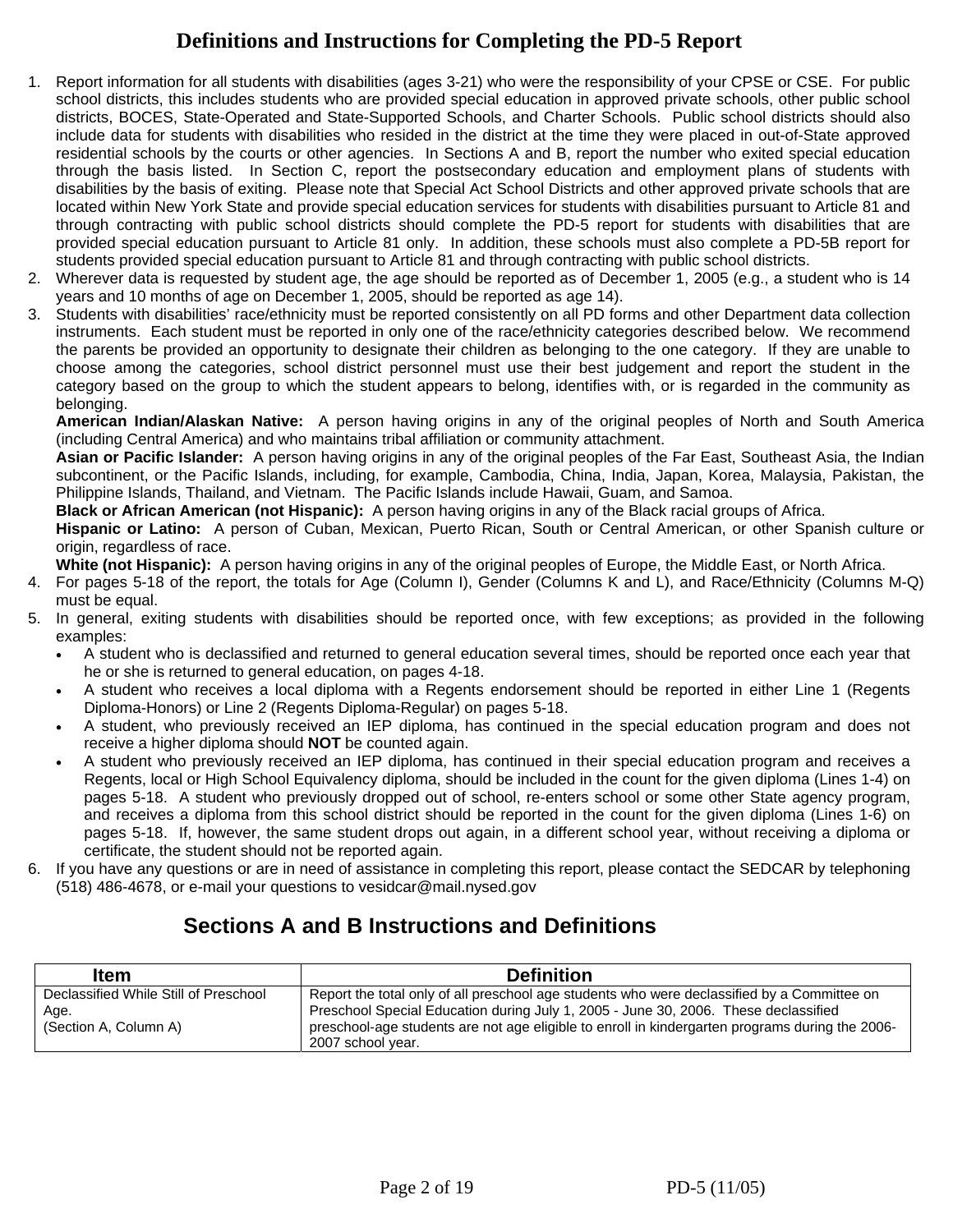| <b>Enrolled in General Education Without</b><br>a Disability Classification After<br><b>Transitioning from Preschool Special</b><br>Education to School Age Programs<br>(Section A, Column B) | Report the total only of all students who received preschool special education services<br>pursuant to Section 4410 or 4201 of the Education Law just prior to becoming school age and<br>were either not referred to CSE for school age special education or if referred were determined<br>to be ineligible for school age special education services. Report students in this column if they<br>were declassified by May or June 2006, and were not provided preschool services during July<br>and August preceding their entrance into school age programs. Declassification data for<br>preschool students who were provided special education services during July and August 2006<br>should be reported in next year's PD-5 report.                                                                                                                                                     |
|-----------------------------------------------------------------------------------------------------------------------------------------------------------------------------------------------|------------------------------------------------------------------------------------------------------------------------------------------------------------------------------------------------------------------------------------------------------------------------------------------------------------------------------------------------------------------------------------------------------------------------------------------------------------------------------------------------------------------------------------------------------------------------------------------------------------------------------------------------------------------------------------------------------------------------------------------------------------------------------------------------------------------------------------------------------------------------------------------------|
| Column J - CTE Credential<br>Section B, Reports 1-14                                                                                                                                          | CTE Technical Endorsement: Report the number of students with disabilities who earned a<br>Local or Regents diploma with a Career and Technical Education (CTE) Technical<br>endorsement. Requirements for earning a CTE Technical endorsement may be found in<br>8NYCRR 100.5<br>Career and Technical Education (CTE) Skills Achievement Profile: Report the number of<br>students with disabilities who received an Individualized Education Program (IEP) Diploma or<br>Local Certificate, who participated in a Career and Technical Education program, and received<br>a CTE Skills Achievement Profile. See information about this credential at<br>http://www.emsc.nysed.gov/workforce/cteskillsachievementprofile/home.html                                                                                                                                                            |
| Regents Diploma with<br>Advanced<br>Designation<br>and/orHonors<br>(Section B, Line 1 on pages 5-18)                                                                                          | Students who received a local high school diploma with the Regents endorsement with<br>Advanced Designation and/or with Honors. See 8NYCRR 100.5 for diploma requirements.                                                                                                                                                                                                                                                                                                                                                                                                                                                                                                                                                                                                                                                                                                                     |
| Regents Diploma<br>(Regular)<br>(Section B, Line 2 on pages 5-18)                                                                                                                             | Students who received a local high school diploma with a "Regular" Regents endorsement (8<br>NYCRR 100.5).                                                                                                                                                                                                                                                                                                                                                                                                                                                                                                                                                                                                                                                                                                                                                                                     |
| Local Diploma<br>(Section B, Line 3 on pages 5-18)                                                                                                                                            | Students who received a local high school diploma without a Regents endorsement (8 NYCRR<br>$100.5$ ).                                                                                                                                                                                                                                                                                                                                                                                                                                                                                                                                                                                                                                                                                                                                                                                         |
| High School Equivalency Diploma<br>(Section B, Line 4 on pages 5-18)                                                                                                                          | Students who received a State High School Equivalency Diploma who were dually enrolled in a<br>secondary education and an Alternative High School Equivalency Preparation Program or a<br>High School Equivalency Preparation Program (8NYCRR 100.7). These Diplomas are also<br>referred to as GED Diplomas.                                                                                                                                                                                                                                                                                                                                                                                                                                                                                                                                                                                  |
| Individualized Education Program<br>Diploma (Section B, Line 5 on pages 5-                                                                                                                    | Students who received a High School Individualized Education Program Diploma (8 NYCRR                                                                                                                                                                                                                                                                                                                                                                                                                                                                                                                                                                                                                                                                                                                                                                                                          |
| 18)                                                                                                                                                                                           | $100.9$ ).                                                                                                                                                                                                                                                                                                                                                                                                                                                                                                                                                                                                                                                                                                                                                                                                                                                                                     |
| Declassified and Returned to General<br>Education<br>(Section A, Columns C & D and Section<br>B, Line 6 on pages 5-18)                                                                        | Students who were classified by the CSE due to a disability and received special education<br>between July 1, 2004 - June 30, 2005, and are declassified between July 1, 2004 - June 30,<br>2005 and returned to general education. These students no longer have an IEP and receive all<br>educational services from a general education program including testing accommodations if<br>indicated on the last IEP as recommended upon declassification. Report students who were<br>declassified during this time period, even though they will begin general education programs<br>during the next time period. If the student is receiving "declassification support services", the<br>student should be reported declassified only in the year in which declassification occurred. If<br>the student is getting "transitional support services", the student has not been declassified, so |
| Reached Maximum Age<br>(Section B, Line 7 on pages 5-18)                                                                                                                                      | should not be reported as declassified.<br>Students who were enrolled in school at the age of 21 (turned 21 after September 1, 2004, and<br>who did not receive a diploma or certificate or exit special education by any other basis of                                                                                                                                                                                                                                                                                                                                                                                                                                                                                                                                                                                                                                                       |
|                                                                                                                                                                                               | exiting.)                                                                                                                                                                                                                                                                                                                                                                                                                                                                                                                                                                                                                                                                                                                                                                                                                                                                                      |
| Died (Section B, Line 8 on pages 5-18)<br>Moved - Known To Be Continuing<br>(Section B, Line 9 on pages 5-18)                                                                                 | Report the number of students who died during this report period.<br>Students who moved out of the school district's catchment area, or left the State agency<br>program and are known to be continuing in another educational program. A student should be<br>reported here if another school district or program has requested a transcript or if the school<br>has other documentation indicating students' continuing enrollment. There need not be<br>evidence that such students are continuing in special education, only that they are continuing in<br>another educational program. This line includes students who are placed in Child Care<br>Institutions by the courts or social service agencies. In the absence of any documentation, the<br>student should be reported in Line 11, Dropped Out.                                                                                |
| Dropped Out (Section B, Line 10 on<br>pages 5-18)<br>Total (Section B, Line 11, Column I on                                                                                                   | Students who were enrolled at some point in the reporting year, were not enrolled at the end of<br>the reporting year, and did not exit through any of the other basis described (lines 1-10 on<br>pages 5-18). This line includes dropouts, moved, not known to be continuing, runaways,<br>expulsions, status unknown, and other students who left school. Dropouts at ages 14 and 15<br>should only be reported after all attempts to enforce attendance requirements have failed.<br>This total should represent all students (age 14-21) who exited.                                                                                                                                                                                                                                                                                                                                      |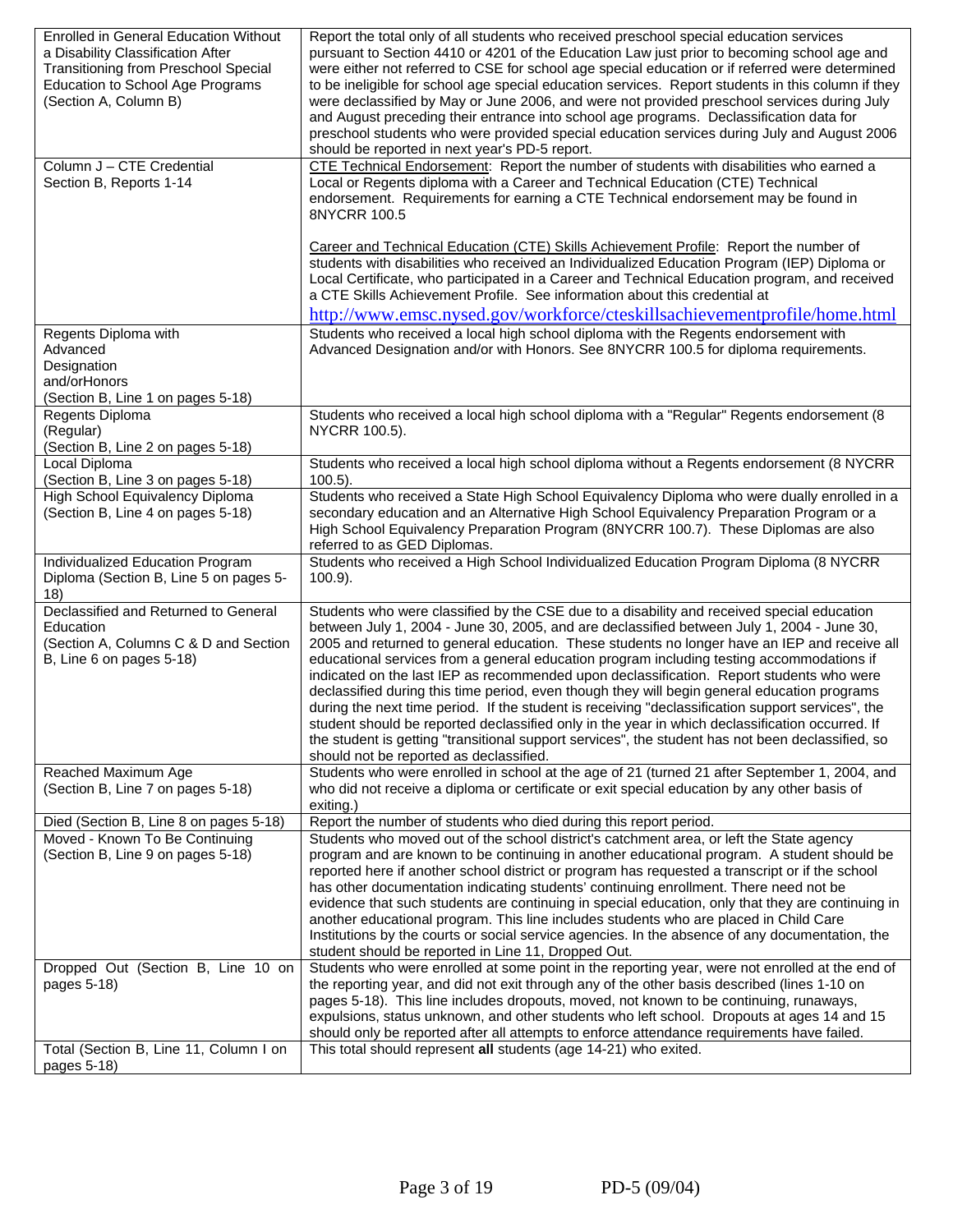### **Section A, Table 1**

### **Report of Students with Disabilities Exiting Special Education Between Ages 3-13 July 1, 2005 to June 30, 2006**

|                         |                                                          | $\mathbf A$                                                                             | $\bf{B}$                                                                                                                                                                                                                        | $\mathbf C$                                                                                              | D                                                                                                                |
|-------------------------|----------------------------------------------------------|-----------------------------------------------------------------------------------------|---------------------------------------------------------------------------------------------------------------------------------------------------------------------------------------------------------------------------------|----------------------------------------------------------------------------------------------------------|------------------------------------------------------------------------------------------------------------------|
| Line<br>No.             | <b>Disability Category</b>                               | <b>PRESCHOOL</b><br>Declassified While Still of<br><b>Preschool Age</b><br>$(Ages 3-4)$ | PRESCHOOL to SCHOOL-<br><b>AGE TRANSITION Enrolled</b><br>in General Education Without<br>a Disability Classification<br><b>After Transitioning from</b><br><b>Preschool Special Education to</b><br><b>School-Age Programs</b> | <b>SCHOOL-AGE</b><br><b>Declassified and Returned to</b><br><b>General Education Between</b><br>Ages 4-8 | <b>SCHOOL-AGE</b><br><b>Declassified and Returned to</b><br><b>General Education Between</b><br><b>Ages 9-13</b> |
| $\mathbf{1}$            | <b>Autism</b>                                            |                                                                                         |                                                                                                                                                                                                                                 |                                                                                                          |                                                                                                                  |
| $\mathbf 2$             | <b>Emotional Disturbance</b>                             |                                                                                         |                                                                                                                                                                                                                                 |                                                                                                          |                                                                                                                  |
| $\mathbf{3}$            | <b>Learning Disability</b>                               |                                                                                         |                                                                                                                                                                                                                                 |                                                                                                          |                                                                                                                  |
| $\overline{\mathbf{4}}$ | <b>Mental Retardation</b>                                |                                                                                         |                                                                                                                                                                                                                                 |                                                                                                          |                                                                                                                  |
| 5                       | <b>Deafness</b>                                          |                                                                                         |                                                                                                                                                                                                                                 |                                                                                                          |                                                                                                                  |
| 6                       | <b>Hearing Impairment</b>                                |                                                                                         |                                                                                                                                                                                                                                 |                                                                                                          |                                                                                                                  |
| $\boldsymbol{7}$        | <b>Speech or Language Impairment</b>                     |                                                                                         |                                                                                                                                                                                                                                 |                                                                                                          |                                                                                                                  |
| $\bf{8}$                | <b>Visual Impairment (includes</b><br><b>Blindness</b> ) |                                                                                         |                                                                                                                                                                                                                                 |                                                                                                          |                                                                                                                  |
| $\boldsymbol{9}$        | <b>Orthopedic Impairment</b>                             |                                                                                         |                                                                                                                                                                                                                                 |                                                                                                          |                                                                                                                  |
| 10                      | <b>Other Health Impairment</b>                           |                                                                                         |                                                                                                                                                                                                                                 |                                                                                                          |                                                                                                                  |
| 11                      | <b>Multiple Disabilities</b>                             |                                                                                         |                                                                                                                                                                                                                                 |                                                                                                          |                                                                                                                  |
| 12                      | <b>Deaf-Blindness</b>                                    |                                                                                         |                                                                                                                                                                                                                                 |                                                                                                          |                                                                                                                  |
| 13                      | <b>Traumatic Brain Injury</b>                            |                                                                                         |                                                                                                                                                                                                                                 |                                                                                                          |                                                                                                                  |
| 14                      | <b>Preschool Students with a Disability</b>              |                                                                                         |                                                                                                                                                                                                                                 |                                                                                                          |                                                                                                                  |
| 15                      | <b>Column Totals</b>                                     |                                                                                         |                                                                                                                                                                                                                                 |                                                                                                          |                                                                                                                  |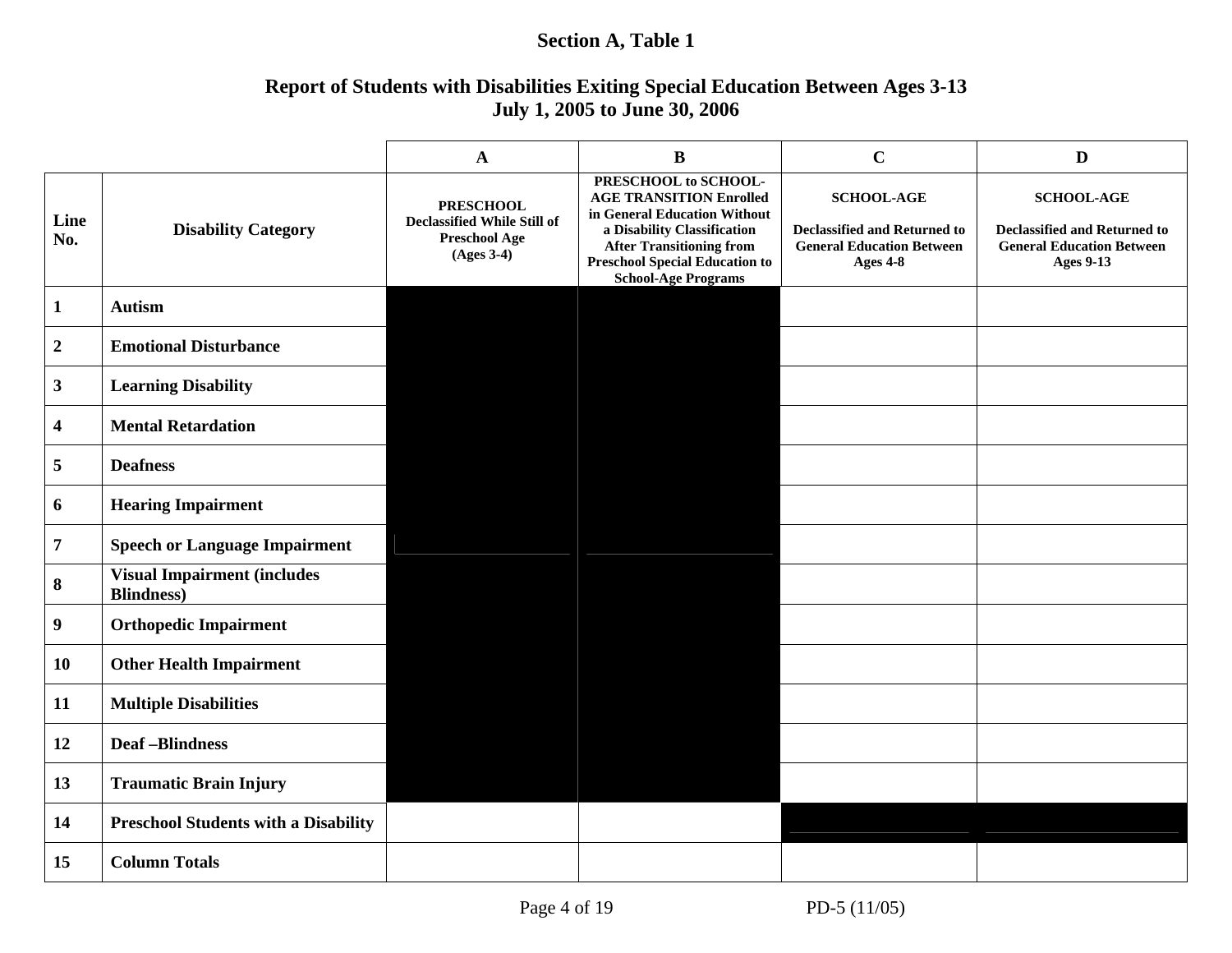### **Section B**

### **Report of Students with Disabilities Exiting Special Education July 1, 2005 to June 30, 2006**

### **Report 1: Report of Students with Autism**

|                  |                                                                                       | A  | В  | C  | D  | Е                          | F  | G  | H  |                         |                        | K           |        | M                      | N                      | O                     | P        | Q     |
|------------------|---------------------------------------------------------------------------------------|----|----|----|----|----------------------------|----|----|----|-------------------------|------------------------|-------------|--------|------------------------|------------------------|-----------------------|----------|-------|
|                  |                                                                                       |    |    |    |    | Age as of December 1, 2005 |    |    |    | <b>Total</b><br>$(A-H)$ | CTE<br>Creden-<br>tial |             | Gender |                        |                        | <b>Race/Ethnicity</b> |          |       |
|                  | <b>Basis of Exit</b>                                                                  | 14 | 15 | 16 | 17 | 18                         | 19 | 20 | 21 |                         |                        | <b>Male</b> | Female | Amer.Ind.<br>Alas.Nat. | Asian/Pac.<br>Islander | <b>Black</b>          | Hispanic | White |
| $\mathbf{1}$     | <b>Regents Diploma with</b><br><b>Advanced Designation</b><br>and/or Honors           |    |    |    |    |                            |    |    |    |                         |                        |             |        |                        |                        |                       |          |       |
| $\boldsymbol{2}$ | <b>Regents Diploma (Regular)</b>                                                      |    |    |    |    |                            |    |    |    |                         |                        |             |        |                        |                        |                       |          |       |
| $\mathbf{3}$     | <b>Local Diploma</b>                                                                  |    |    |    |    |                            |    |    |    |                         |                        |             |        |                        |                        |                       |          |       |
| 4                | <b>High School Equivalency</b><br>Diploma (Also referred to as<br><b>GED Diploma)</b> |    |    |    |    |                            |    |    |    |                         |                        |             |        |                        |                        |                       |          |       |
| 5                | <b>Individualized Education</b><br>Program Diploma                                    |    |    |    |    |                            |    |    |    |                         |                        |             |        |                        |                        |                       |          |       |
| 6                | <b>Declassified and Returned to</b><br><b>General Education</b>                       |    |    |    |    |                            |    |    |    |                         |                        |             |        |                        |                        |                       |          |       |
| $\overline{7}$   | <b>Reached Maximum Age</b>                                                            |    |    |    |    |                            |    |    |    |                         |                        |             |        |                        |                        |                       |          |       |
| 8                | <b>Died</b>                                                                           |    |    |    |    |                            |    |    |    |                         |                        |             |        |                        |                        |                       |          |       |
| $\boldsymbol{9}$ | Moved, Known to be<br><b>Continuing</b>                                               |    |    |    |    |                            |    |    |    |                         |                        |             |        |                        |                        |                       |          |       |
| 10               | <b>Dropped Out</b>                                                                    |    |    |    |    |                            |    |    |    |                         |                        |             |        |                        |                        |                       |          |       |
| 11               | <b>Total Lines 1-10</b>                                                               |    |    |    |    |                            |    |    |    |                         |                        |             |        |                        |                        |                       |          |       |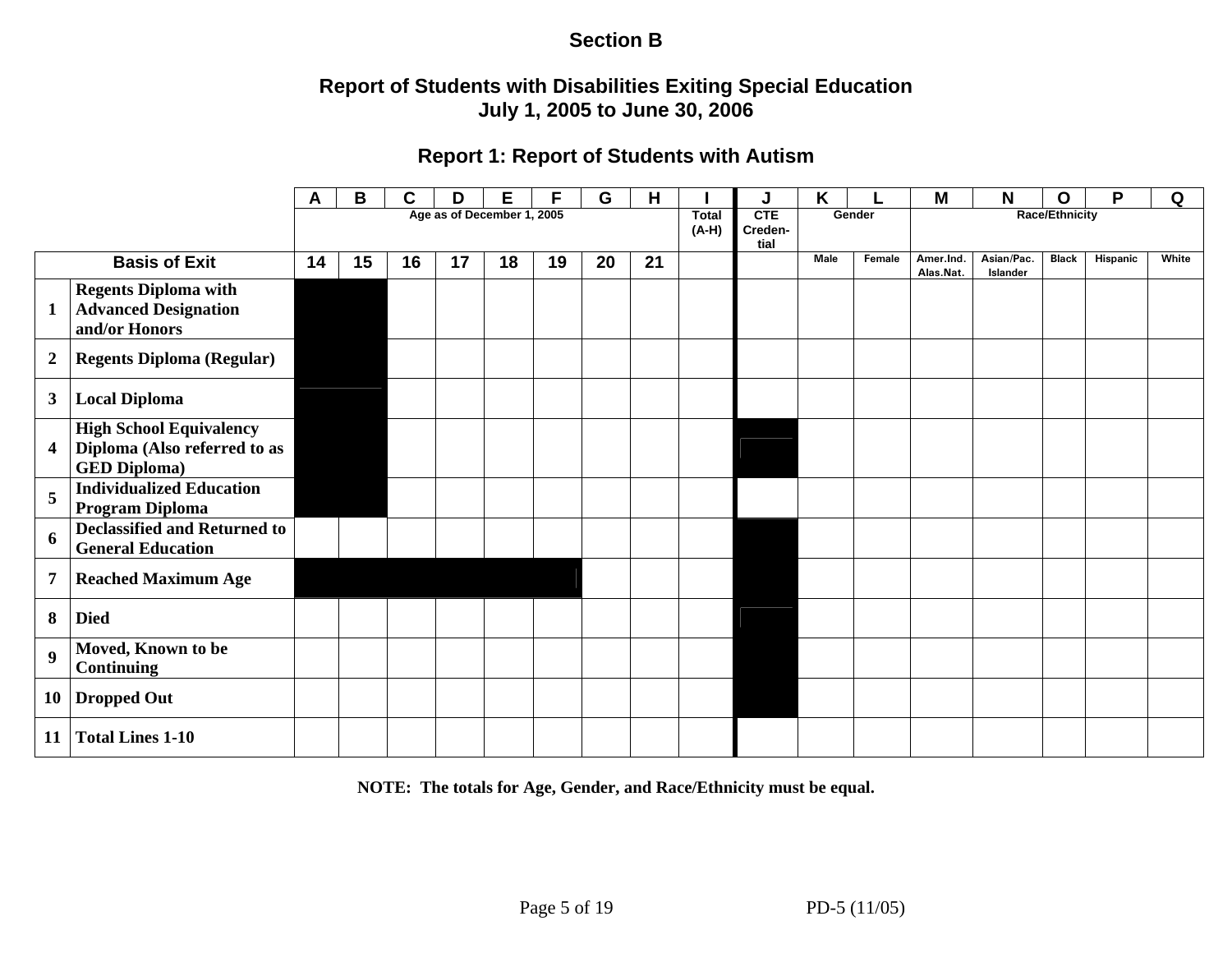### **Report of Students with Disabilities Exiting Special Education July 1, 2005 to June 30, 2006**

### **Report 2: Report of Students with Emotional Disturbance**

|                         |                                                                                       | A  | В  | C  | D  | Е                          |    | G  | H  |                         | J                      | K    |        | Μ                      | N                      | O                     | P        | Q     |
|-------------------------|---------------------------------------------------------------------------------------|----|----|----|----|----------------------------|----|----|----|-------------------------|------------------------|------|--------|------------------------|------------------------|-----------------------|----------|-------|
|                         |                                                                                       |    |    |    |    | Age as of December 1, 2005 |    |    |    | <b>Total</b><br>$(A-H)$ | CTE<br>Creden<br>-tial |      | Gender |                        |                        | <b>Race/Ethnicity</b> |          |       |
|                         | <b>Basis of Exit</b>                                                                  | 14 | 15 | 16 | 17 | 18                         | 19 | 20 | 21 |                         |                        | Male | Female | Amer.Ind.<br>Alas.Nat. | Asian/Pac.<br>Islander | <b>Black</b>          | Hispanic | White |
| $\mathbf{1}$            | <b>Regents Diploma with</b><br><b>Advanced Designation</b><br>and/or Honors           |    |    |    |    |                            |    |    |    |                         |                        |      |        |                        |                        |                       |          |       |
| $\boldsymbol{2}$        | <b>Regents Diploma (Regular)</b>                                                      |    |    |    |    |                            |    |    |    |                         |                        |      |        |                        |                        |                       |          |       |
| 3                       | <b>Local Diploma</b>                                                                  |    |    |    |    |                            |    |    |    |                         |                        |      |        |                        |                        |                       |          |       |
| $\overline{\mathbf{4}}$ | <b>High School Equivalency</b><br>Diploma (Also referred to as<br><b>GED Diploma)</b> |    |    |    |    |                            |    |    |    |                         |                        |      |        |                        |                        |                       |          |       |
| 5                       | <b>Individualized Education</b><br><b>Program Diploma</b>                             |    |    |    |    |                            |    |    |    |                         |                        |      |        |                        |                        |                       |          |       |
| 6                       | <b>Declassified and Returned to</b><br><b>General Education</b>                       |    |    |    |    |                            |    |    |    |                         |                        |      |        |                        |                        |                       |          |       |
| $\overline{7}$          | <b>Reached Maximum Age</b>                                                            |    |    |    |    |                            |    |    |    |                         |                        |      |        |                        |                        |                       |          |       |
| 8                       | <b>Died</b>                                                                           |    |    |    |    |                            |    |    |    |                         |                        |      |        |                        |                        |                       |          |       |
| $\boldsymbol{9}$        | Moved, Known to be<br><b>Continuing</b>                                               |    |    |    |    |                            |    |    |    |                         |                        |      |        |                        |                        |                       |          |       |
| 10                      | <b>Dropped Out</b>                                                                    |    |    |    |    |                            |    |    |    |                         |                        |      |        |                        |                        |                       |          |       |
| 11                      | <b>Total Lines 1-10</b>                                                               |    |    |    |    |                            |    |    |    |                         |                        |      |        |                        |                        |                       |          |       |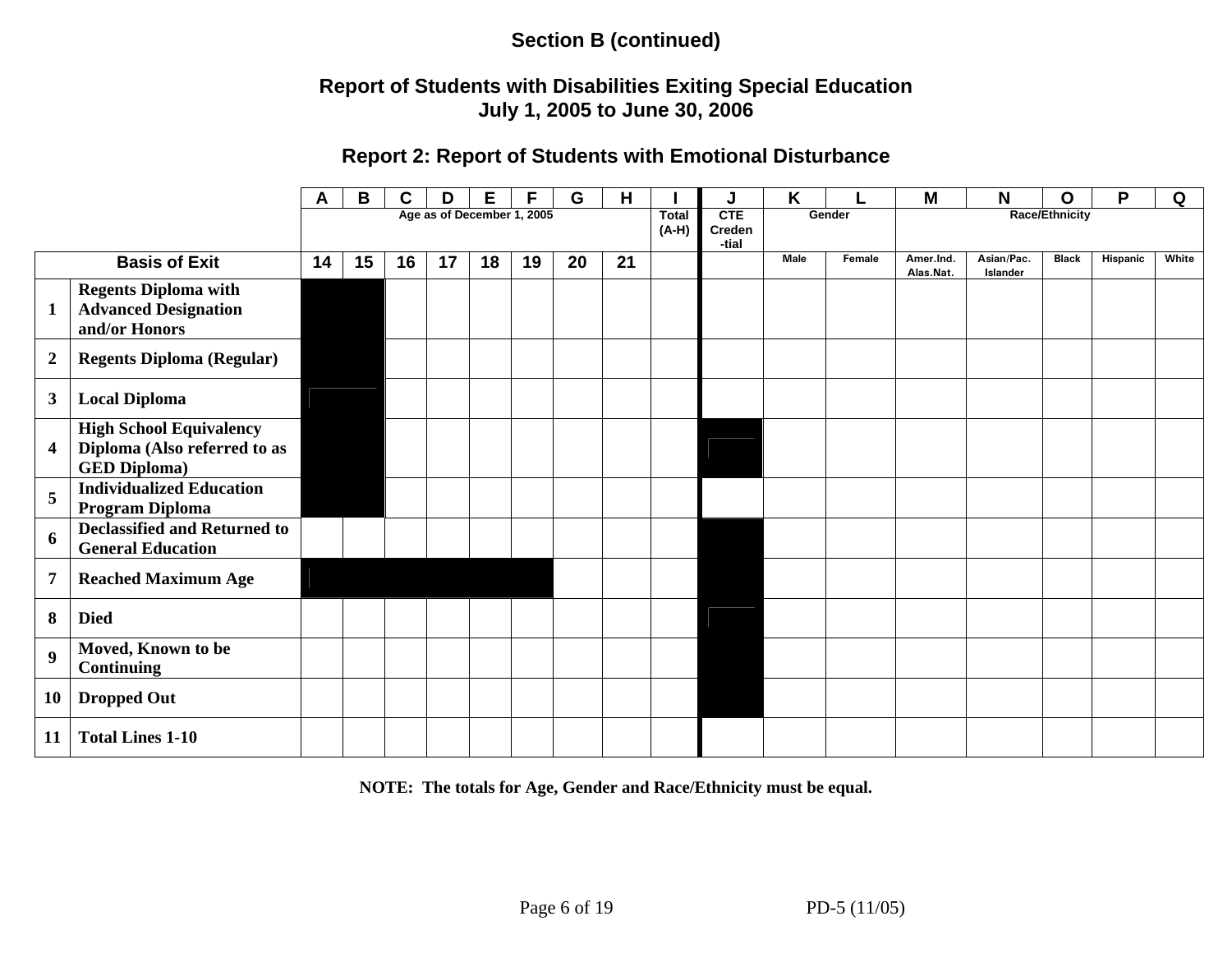### **Report of Students with Disabilities Exiting Special Education July 1, 2005 to June 30, 2006**

### **Report 3: Report of Students with Learning Disabilities**

|                         |                                                                                | A  | B  | С  | D                          | E  |    | G  | н  |                         | J                             | Κ    |        | M                      | N                      | O                     | P        | Q     |
|-------------------------|--------------------------------------------------------------------------------|----|----|----|----------------------------|----|----|----|----|-------------------------|-------------------------------|------|--------|------------------------|------------------------|-----------------------|----------|-------|
|                         |                                                                                |    |    |    | Age as of December 1, 2005 |    |    |    |    | <b>Total</b><br>$(A-H)$ | <b>CTE</b><br>Creden-<br>tial |      | Gender |                        |                        | <b>Race/Ethnicity</b> |          |       |
|                         | <b>Basis of Exit</b>                                                           | 14 | 15 | 16 | 17                         | 18 | 19 | 20 | 21 |                         |                               | Male | Female | Amer.Ind.<br>Alas.Nat. | Asian/Pac.<br>Islander | <b>Black</b>          | Hispanic | White |
| $\mathbf{1}$            | <b>Regents Diploma with</b><br><b>Advanced Designation</b><br>and/or Honors    |    |    |    |                            |    |    |    |    |                         |                               |      |        |                        |                        |                       |          |       |
| $\boldsymbol{2}$        | <b>Regents Diploma (Regular)</b>                                               |    |    |    |                            |    |    |    |    |                         |                               |      |        |                        |                        |                       |          |       |
| $\mathbf{3}$            | <b>Local Diploma</b>                                                           |    |    |    |                            |    |    |    |    |                         |                               |      |        |                        |                        |                       |          |       |
| $\overline{\mathbf{4}}$ | <b>High School Equivalency</b><br>Diploma (Also referred to<br>as GED Diploma) |    |    |    |                            |    |    |    |    |                         |                               |      |        |                        |                        |                       |          |       |
| 5                       | <b>Individualized Education</b><br>Program Diploma                             |    |    |    |                            |    |    |    |    |                         |                               |      |        |                        |                        |                       |          |       |
| 6                       | <b>Declassified and Returned</b><br>to General Education                       |    |    |    |                            |    |    |    |    |                         |                               |      |        |                        |                        |                       |          |       |
| $\overline{7}$          | <b>Reached Maximum Age</b>                                                     |    |    |    |                            |    |    |    |    |                         |                               |      |        |                        |                        |                       |          |       |
| 8                       | <b>Died</b>                                                                    |    |    |    |                            |    |    |    |    |                         |                               |      |        |                        |                        |                       |          |       |
| 9                       | Moved, Known to be<br><b>Continuing</b>                                        |    |    |    |                            |    |    |    |    |                         |                               |      |        |                        |                        |                       |          |       |
| 10                      | <b>Dropped Out</b>                                                             |    |    |    |                            |    |    |    |    |                         |                               |      |        |                        |                        |                       |          |       |
| 11                      | <b>Total Lines 1-10</b>                                                        |    |    |    |                            |    |    |    |    |                         |                               |      |        |                        |                        |                       |          |       |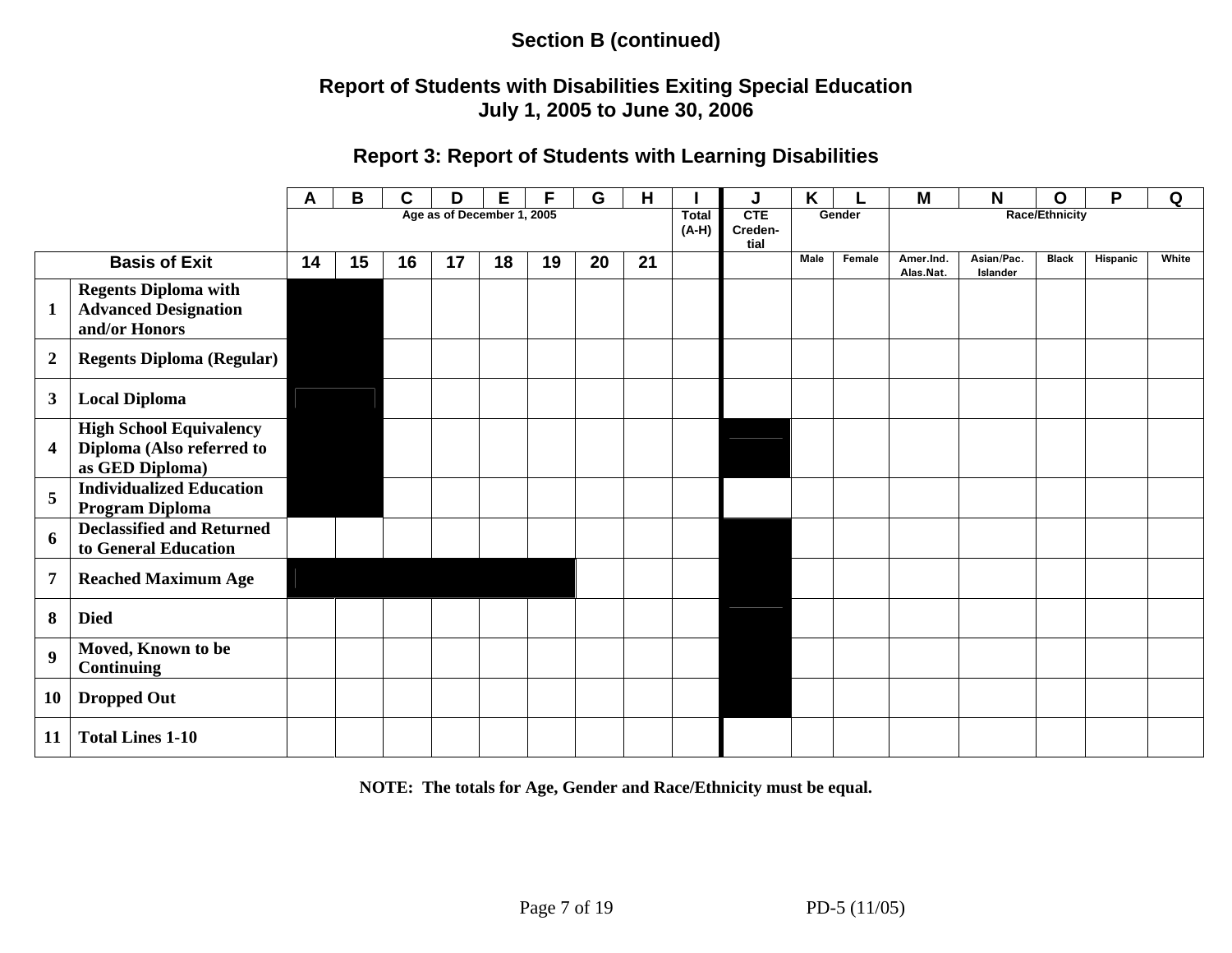### **Report of Students with Disabilities Exiting Special Education July 1, 2005 to June 30, 2006**

### **Report 4: Report of Students with Mental Retardation**

|                  |                                                                                | A  | В  | C  | D  | Е                          | F  | G  | н  |                       |                        | Κ           |        | M                      | N                      | Ο                     | P        | Q     |
|------------------|--------------------------------------------------------------------------------|----|----|----|----|----------------------------|----|----|----|-----------------------|------------------------|-------------|--------|------------------------|------------------------|-----------------------|----------|-------|
|                  |                                                                                |    |    |    |    | Age as of December 1, 2005 |    |    |    | <b>Total</b><br>(A-H) | CTE<br>Creden<br>-tial |             | Gender |                        |                        | <b>Race/Ethnicity</b> |          |       |
|                  | <b>Basis of Exit</b>                                                           | 14 | 15 | 16 | 17 | 18                         | 19 | 20 | 21 |                       |                        | <b>Male</b> | Female | Amer.Ind.<br>Alas.Nat. | Asian/Pac.<br>Islander | <b>Black</b>          | Hispanic | White |
| $\mathbf{1}$     | <b>Regents Diploma with</b><br><b>Advanced Designation</b><br>and/or Honors    |    |    |    |    |                            |    |    |    |                       |                        |             |        |                        |                        |                       |          |       |
| $\boldsymbol{2}$ | <b>Regents Diploma (Regular)</b>                                               |    |    |    |    |                            |    |    |    |                       |                        |             |        |                        |                        |                       |          |       |
| $\mathbf{3}$     | <b>Local Diploma</b>                                                           |    |    |    |    |                            |    |    |    |                       |                        |             |        |                        |                        |                       |          |       |
| 4                | <b>High School Equivalency</b><br>Diploma (Also referred to<br>as GED Diploma) |    |    |    |    |                            |    |    |    |                       |                        |             |        |                        |                        |                       |          |       |
| 5                | <b>Individualized Education</b><br>Program Diploma                             |    |    |    |    |                            |    |    |    |                       |                        |             |        |                        |                        |                       |          |       |
| 6                | <b>Declassified and Returned</b><br>to General Education                       |    |    |    |    |                            |    |    |    |                       |                        |             |        |                        |                        |                       |          |       |
| $\overline{7}$   | <b>Reached Maximum Age</b>                                                     |    |    |    |    |                            |    |    |    |                       |                        |             |        |                        |                        |                       |          |       |
| 8                | <b>Died</b>                                                                    |    |    |    |    |                            |    |    |    |                       |                        |             |        |                        |                        |                       |          |       |
| 9                | Moved, Known to be<br><b>Continuing</b>                                        |    |    |    |    |                            |    |    |    |                       |                        |             |        |                        |                        |                       |          |       |
| 10               | <b>Dropped Out</b>                                                             |    |    |    |    |                            |    |    |    |                       |                        |             |        |                        |                        |                       |          |       |
| 11               | <b>Total Lines 1-10</b>                                                        |    |    |    |    |                            |    |    |    |                       |                        |             |        |                        |                        |                       |          |       |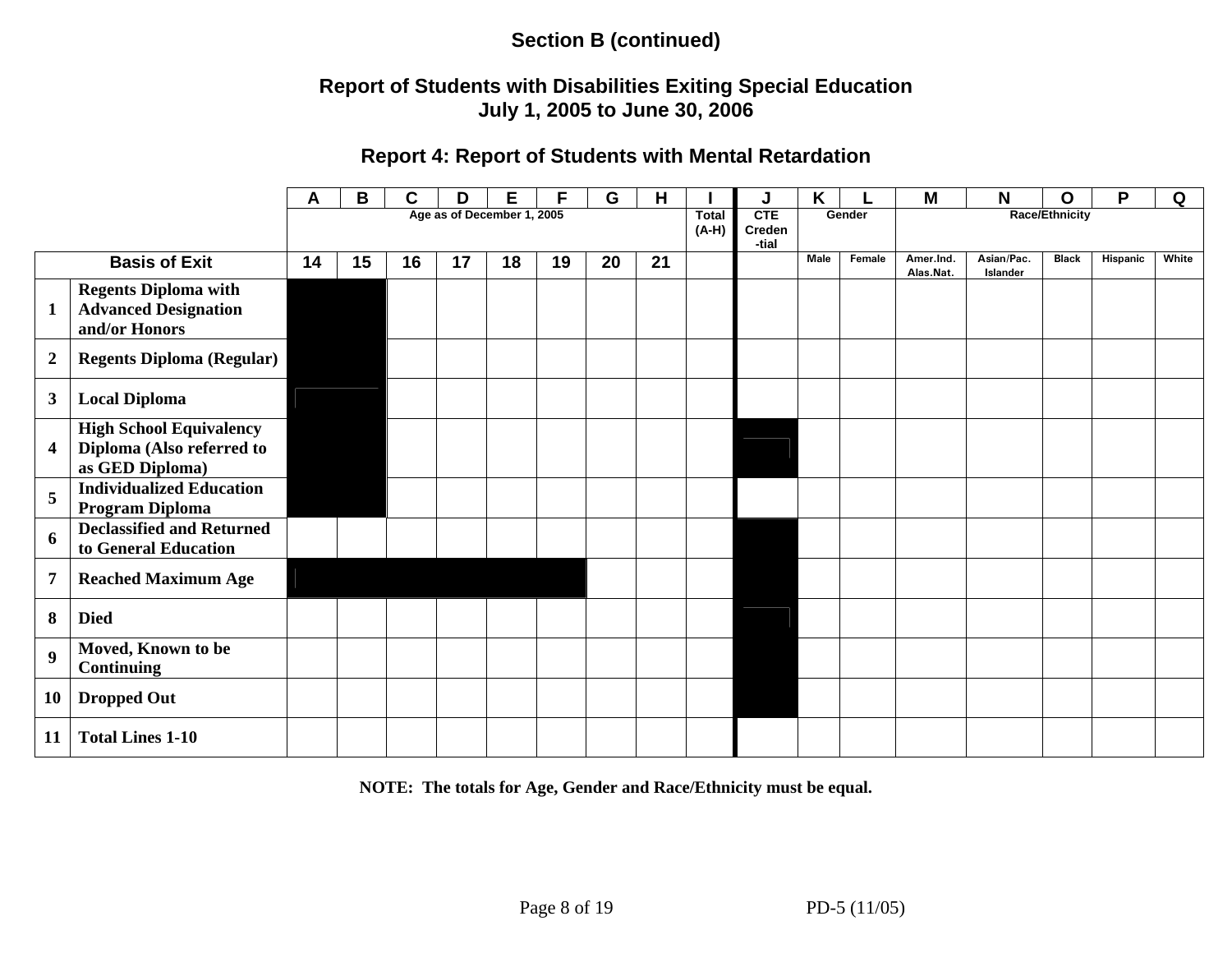### **Report of Students with Disabilities Exiting Special Education July 1, 2005 to June 30, 2006**

### **Report 5: Report of Students with Deafness**

|                  |                                                                                | A  | B  | С  | D                          | E  | F  | G  | Н  |                         | J                      | Κ    |        | M                      | N                      | O                     | P        | Q     |
|------------------|--------------------------------------------------------------------------------|----|----|----|----------------------------|----|----|----|----|-------------------------|------------------------|------|--------|------------------------|------------------------|-----------------------|----------|-------|
|                  |                                                                                |    |    |    | Age as of December 1, 2005 |    |    |    |    | <b>Total</b><br>$(A-H)$ | CTE<br>Creden<br>-tial |      | Gender |                        |                        | <b>Race/Ethnicity</b> |          |       |
|                  | <b>Basis of Exit</b>                                                           | 14 | 15 | 16 | 17                         | 18 | 19 | 20 | 21 |                         |                        | Male | Female | Amer.Ind.<br>Alas.Nat. | Asian/Pac.<br>Islander | <b>Black</b>          | Hispanic | White |
| $\mathbf{1}$     | <b>Regents Diploma with</b><br><b>Advanced Designation</b><br>and/or Honors    |    |    |    |                            |    |    |    |    |                         |                        |      |        |                        |                        |                       |          |       |
| $\boldsymbol{2}$ | <b>Regents Diploma (Regular)</b>                                               |    |    |    |                            |    |    |    |    |                         |                        |      |        |                        |                        |                       |          |       |
| $\mathbf{3}$     | <b>Local Diploma</b>                                                           |    |    |    |                            |    |    |    |    |                         |                        |      |        |                        |                        |                       |          |       |
| 4                | <b>High School Equivalency</b><br>Diploma (Also referred to<br>as GED Diploma) |    |    |    |                            |    |    |    |    |                         |                        |      |        |                        |                        |                       |          |       |
| 5                | <b>Individualized Education</b><br>Program Diploma                             |    |    |    |                            |    |    |    |    |                         |                        |      |        |                        |                        |                       |          |       |
| 6                | <b>Declassified and Returned</b><br>to General Education                       |    |    |    |                            |    |    |    |    |                         |                        |      |        |                        |                        |                       |          |       |
| 7                | <b>Reached Maximum Age</b>                                                     |    |    |    |                            |    |    |    |    |                         |                        |      |        |                        |                        |                       |          |       |
| 8                | <b>Died</b>                                                                    |    |    |    |                            |    |    |    |    |                         |                        |      |        |                        |                        |                       |          |       |
| $\boldsymbol{9}$ | Moved, Known to be<br><b>Continuing</b>                                        |    |    |    |                            |    |    |    |    |                         |                        |      |        |                        |                        |                       |          |       |
| 10               | <b>Dropped Out</b>                                                             |    |    |    |                            |    |    |    |    |                         |                        |      |        |                        |                        |                       |          |       |
| 11               | <b>Total Lines 1-10</b>                                                        |    |    |    |                            |    |    |    |    |                         |                        |      |        |                        |                        |                       |          |       |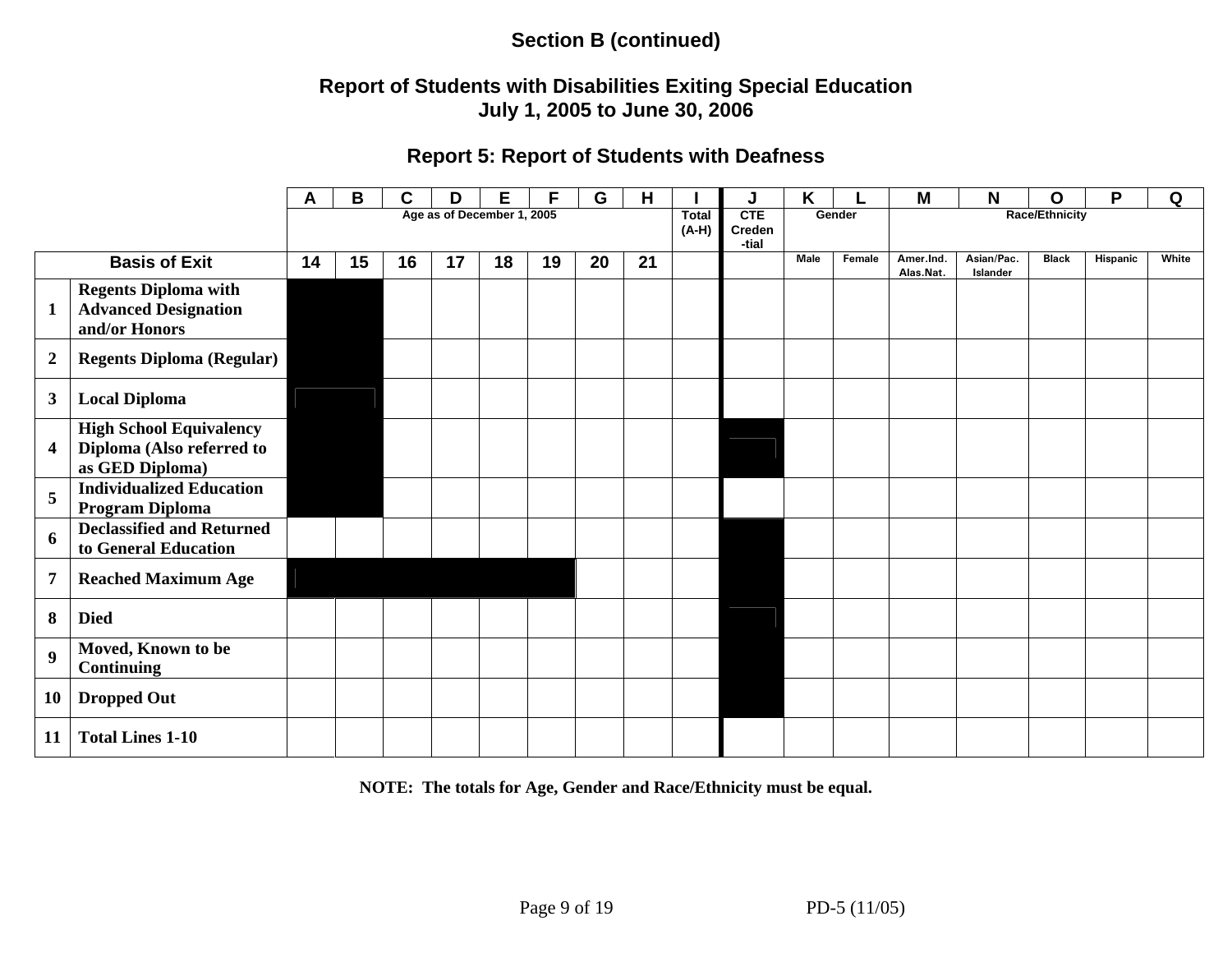### **Report of Students with Disabilities Exiting Special Education July 1, 2005 to June 30, 2006**

#### **Report 6: Report of Students with Hearing Impairments**

|                  |                                                                                | A  | В  | С  | D  | Е                          |    | G  | н  |                       | J                      | K    |        | M                      | N                      | O              | P        | Q     |
|------------------|--------------------------------------------------------------------------------|----|----|----|----|----------------------------|----|----|----|-----------------------|------------------------|------|--------|------------------------|------------------------|----------------|----------|-------|
|                  |                                                                                |    |    |    |    | Age as of December 1, 2005 |    |    |    | <b>Total</b><br>(A-H) | CTE<br>Creden-<br>tial |      | Gender |                        |                        | Race/Ethnicity |          |       |
|                  | <b>Basis of Exit</b>                                                           | 14 | 15 | 16 | 17 | 18                         | 19 | 20 | 21 |                       |                        | Male | Female | Amer.Ind.<br>Alas.Nat. | Asian/Pac.<br>Islander | <b>Black</b>   | Hispanic | White |
| $\mathbf{1}$     | <b>Regents Diploma with</b><br><b>Advanced Designation</b><br>and/or Honors    |    |    |    |    |                            |    |    |    |                       |                        |      |        |                        |                        |                |          |       |
| $\boldsymbol{2}$ | <b>Regents Diploma (Regular)</b>                                               |    |    |    |    |                            |    |    |    |                       |                        |      |        |                        |                        |                |          |       |
| 3                | <b>Local Diploma</b>                                                           |    |    |    |    |                            |    |    |    |                       |                        |      |        |                        |                        |                |          |       |
| 4                | <b>High School Equivalency</b><br>Diploma (Also referred to<br>as GED Diploma) |    |    |    |    |                            |    |    |    |                       |                        |      |        |                        |                        |                |          |       |
| 5                | <b>Individualized Education</b><br>Program Diploma                             |    |    |    |    |                            |    |    |    |                       |                        |      |        |                        |                        |                |          |       |
| 6                | <b>Declassified and Returned</b><br>to General Education                       |    |    |    |    |                            |    |    |    |                       |                        |      |        |                        |                        |                |          |       |
| 7                | <b>Reached Maximum Age</b>                                                     |    |    |    |    |                            |    |    |    |                       |                        |      |        |                        |                        |                |          |       |
| 8                | <b>Died</b>                                                                    |    |    |    |    |                            |    |    |    |                       |                        |      |        |                        |                        |                |          |       |
| $\boldsymbol{9}$ | Moved, Known to be<br><b>Continuing</b>                                        |    |    |    |    |                            |    |    |    |                       |                        |      |        |                        |                        |                |          |       |
| 10               | <b>Dropped Out</b>                                                             |    |    |    |    |                            |    |    |    |                       |                        |      |        |                        |                        |                |          |       |
| 11               | <b>Total Lines 1-10</b>                                                        |    |    |    |    |                            |    |    |    |                       |                        |      |        |                        |                        |                |          |       |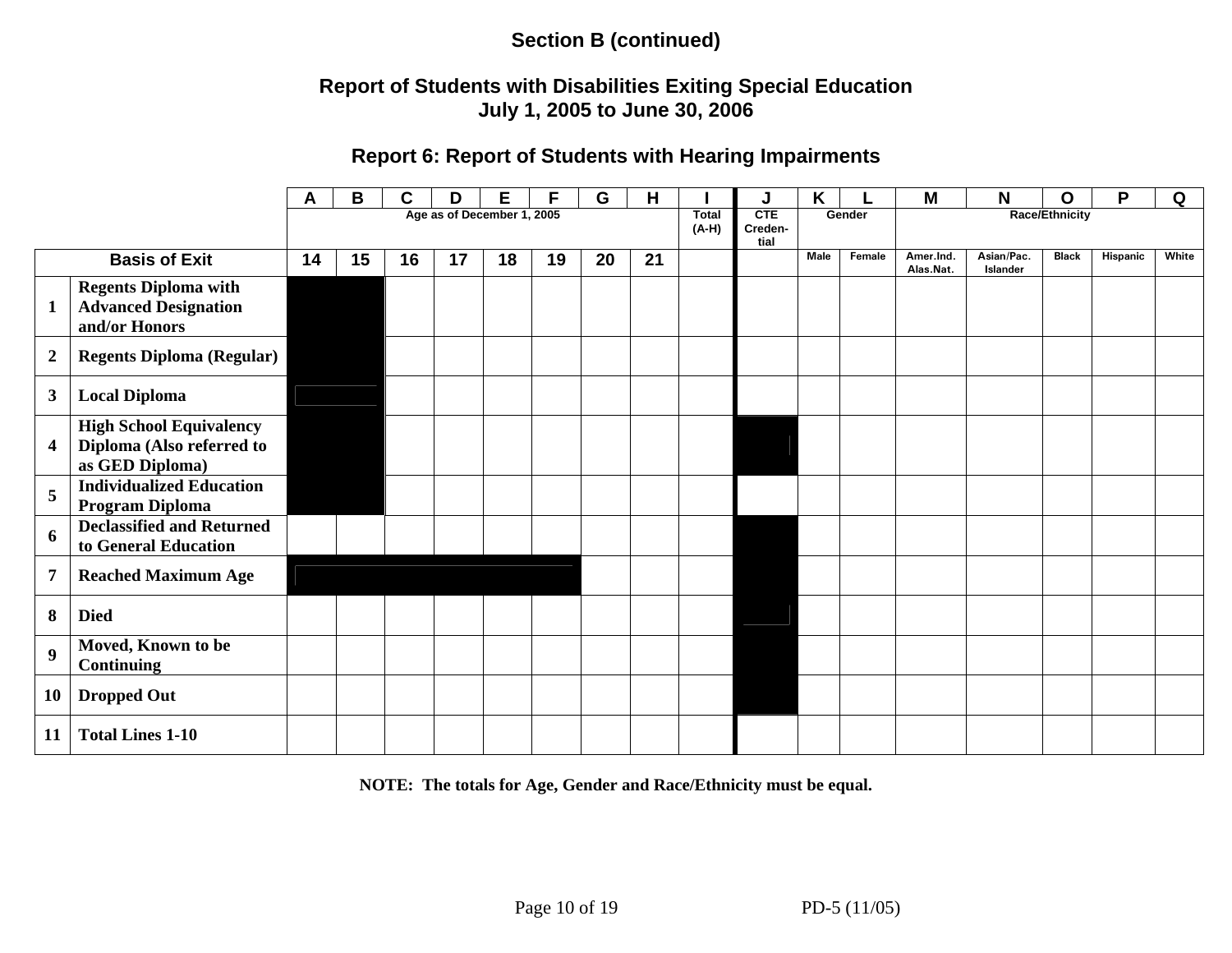### **Report of Students with Disabilities Exiting Special Education July 1, 2005 to June 30, 2006**

#### **Report 7: Report of Students with Speech or Language Impairments**

|                  |                                                                                | А  | B  | C  | D                          | Е  | F  | G  | H  |                         | J                             | K    |        | M                      | N                      | O                     | P        | Q     |
|------------------|--------------------------------------------------------------------------------|----|----|----|----------------------------|----|----|----|----|-------------------------|-------------------------------|------|--------|------------------------|------------------------|-----------------------|----------|-------|
|                  |                                                                                |    |    |    | Age as of December 1, 2005 |    |    |    |    | <b>Total</b><br>$(A-H)$ | <b>CTE</b><br>Creden-<br>tial |      | Gender |                        |                        | <b>Race/Ethnicity</b> |          |       |
|                  | <b>Basis of Exit</b>                                                           | 14 | 15 | 16 | 17                         | 18 | 19 | 20 | 21 |                         |                               | Male | Female | Amer.Ind.<br>Alas.Nat. | Asian/Pac.<br>Islander | <b>Black</b>          | Hispanic | White |
| $\mathbf{1}$     | <b>Regents Diploma with</b><br><b>Advanced Designation</b><br>and/or Honors    |    |    |    |                            |    |    |    |    |                         |                               |      |        |                        |                        |                       |          |       |
| $\boldsymbol{2}$ | <b>Regents Diploma (Regular)</b>                                               |    |    |    |                            |    |    |    |    |                         |                               |      |        |                        |                        |                       |          |       |
| $\mathbf{3}$     | <b>Local Diploma</b>                                                           |    |    |    |                            |    |    |    |    |                         |                               |      |        |                        |                        |                       |          |       |
| $\boldsymbol{4}$ | <b>High School Equivalency</b><br>Diploma (Also referred to<br>as GED Diploma) |    |    |    |                            |    |    |    |    |                         |                               |      |        |                        |                        |                       |          |       |
| 5                | <b>Individualized Education</b><br>Program Diploma                             |    |    |    |                            |    |    |    |    |                         |                               |      |        |                        |                        |                       |          |       |
| 6                | <b>Declassified and Returned</b><br>to General Education                       |    |    |    |                            |    |    |    |    |                         |                               |      |        |                        |                        |                       |          |       |
| $\overline{7}$   | <b>Reached Maximum Age</b>                                                     |    |    |    |                            |    |    |    |    |                         |                               |      |        |                        |                        |                       |          |       |
| 8                | <b>Died</b>                                                                    |    |    |    |                            |    |    |    |    |                         |                               |      |        |                        |                        |                       |          |       |
| $\boldsymbol{9}$ | Moved, Known to be<br><b>Continuing</b>                                        |    |    |    |                            |    |    |    |    |                         |                               |      |        |                        |                        |                       |          |       |
| 10               | <b>Dropped Out</b>                                                             |    |    |    |                            |    |    |    |    |                         |                               |      |        |                        |                        |                       |          |       |
| 11               | <b>Total Lines 1-10</b>                                                        |    |    |    |                            |    |    |    |    |                         |                               |      |        |                        |                        |                       |          |       |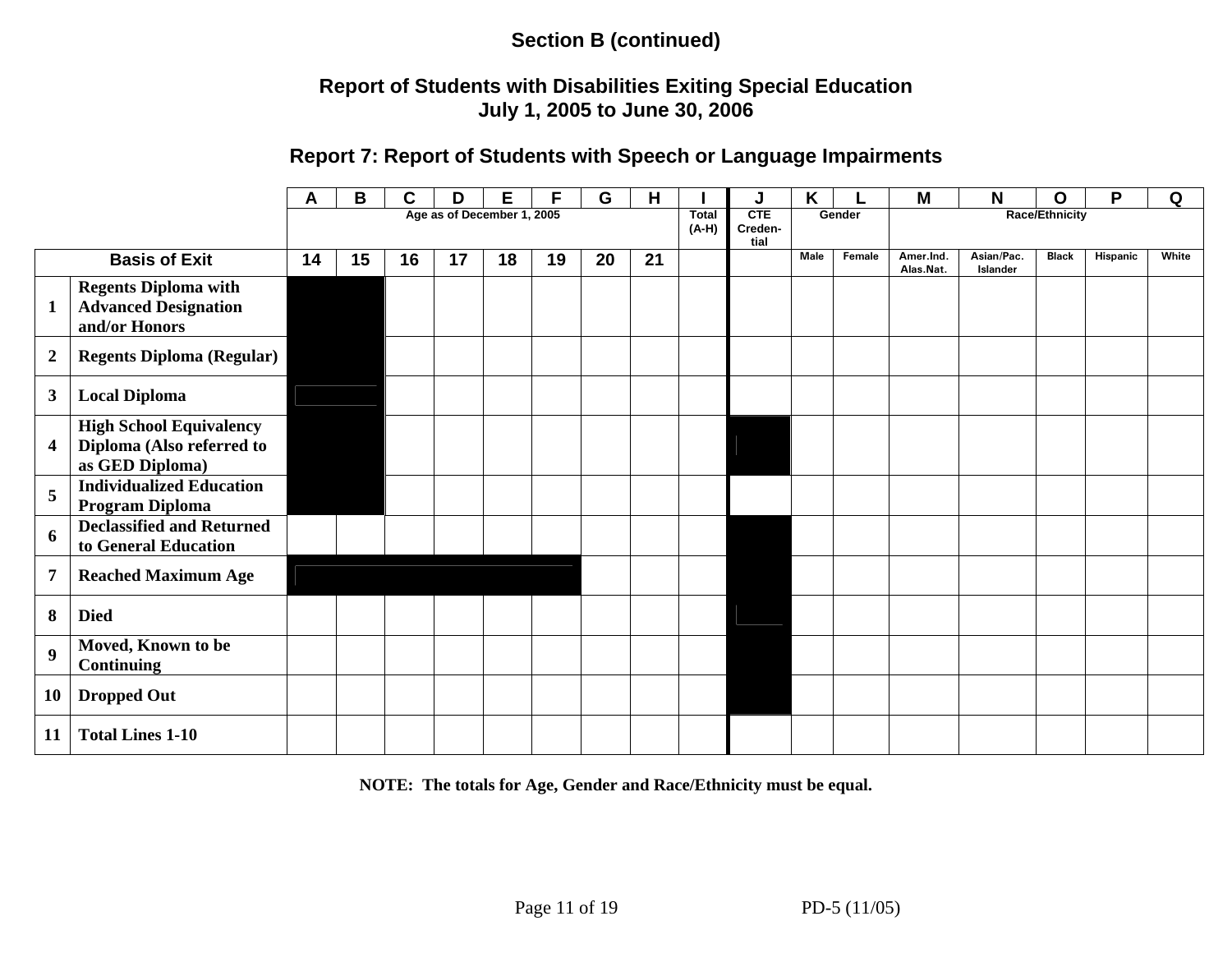### **Report of Students with Disabilities Exiting Special Education July 1, 2005 to June 30, 2006**

#### **Report 8: Report of Students with Visual Impairments (includes Blindness)**

|                            |                                                                                | A  | В  | C  | D  | E. | F  | G  | н  |                         | J                                | K           |        | M                      | N                      | O            | P        | Q     |  |
|----------------------------|--------------------------------------------------------------------------------|----|----|----|----|----|----|----|----|-------------------------|----------------------------------|-------------|--------|------------------------|------------------------|--------------|----------|-------|--|
| Age as of December 1, 2005 |                                                                                |    |    |    |    |    |    |    |    | <b>Total</b><br>$(A-H)$ | CTE<br>Gender<br>Creden-<br>tial |             |        | <b>Race/Ethnicity</b>  |                        |              |          |       |  |
|                            | <b>Basis of Exit</b>                                                           | 14 | 15 | 16 | 17 | 18 | 19 | 20 | 21 |                         |                                  | <b>Male</b> | Female | Amer.Ind.<br>Alas.Nat. | Asian/Pac.<br>Islander | <b>Black</b> | Hispanic | White |  |
| $\mathbf{1}$               | <b>Regents Diploma with</b><br><b>Advanced Designation</b><br>and/or Honors    |    |    |    |    |    |    |    |    |                         |                                  |             |        |                        |                        |              |          |       |  |
| $\boldsymbol{2}$           | <b>Regents Diploma (Regular)</b>                                               |    |    |    |    |    |    |    |    |                         |                                  |             |        |                        |                        |              |          |       |  |
| $\mathbf{3}$               | <b>Local Diploma</b>                                                           |    |    |    |    |    |    |    |    |                         |                                  |             |        |                        |                        |              |          |       |  |
| $\overline{\mathbf{4}}$    | <b>High School Equivalency</b><br>Diploma (Also referred to<br>as GED Diploma) |    |    |    |    |    |    |    |    |                         |                                  |             |        |                        |                        |              |          |       |  |
| 5                          | <b>Individualized Education</b><br>Program Diploma                             |    |    |    |    |    |    |    |    |                         |                                  |             |        |                        |                        |              |          |       |  |
| 6                          | <b>Declassified and Returned</b><br>to General Education                       |    |    |    |    |    |    |    |    |                         |                                  |             |        |                        |                        |              |          |       |  |
| 7                          | <b>Reached Maximum Age</b>                                                     |    |    |    |    |    |    |    |    |                         |                                  |             |        |                        |                        |              |          |       |  |
| 8                          | <b>Died</b>                                                                    |    |    |    |    |    |    |    |    |                         |                                  |             |        |                        |                        |              |          |       |  |
| $\boldsymbol{9}$           | Moved, Known to be<br><b>Continuing</b>                                        |    |    |    |    |    |    |    |    |                         |                                  |             |        |                        |                        |              |          |       |  |
| <b>10</b>                  | <b>Dropped Out</b>                                                             |    |    |    |    |    |    |    |    |                         |                                  |             |        |                        |                        |              |          |       |  |
| 11                         | <b>Total Lines 1-10</b>                                                        |    |    |    |    |    |    |    |    |                         |                                  |             |        |                        |                        |              |          |       |  |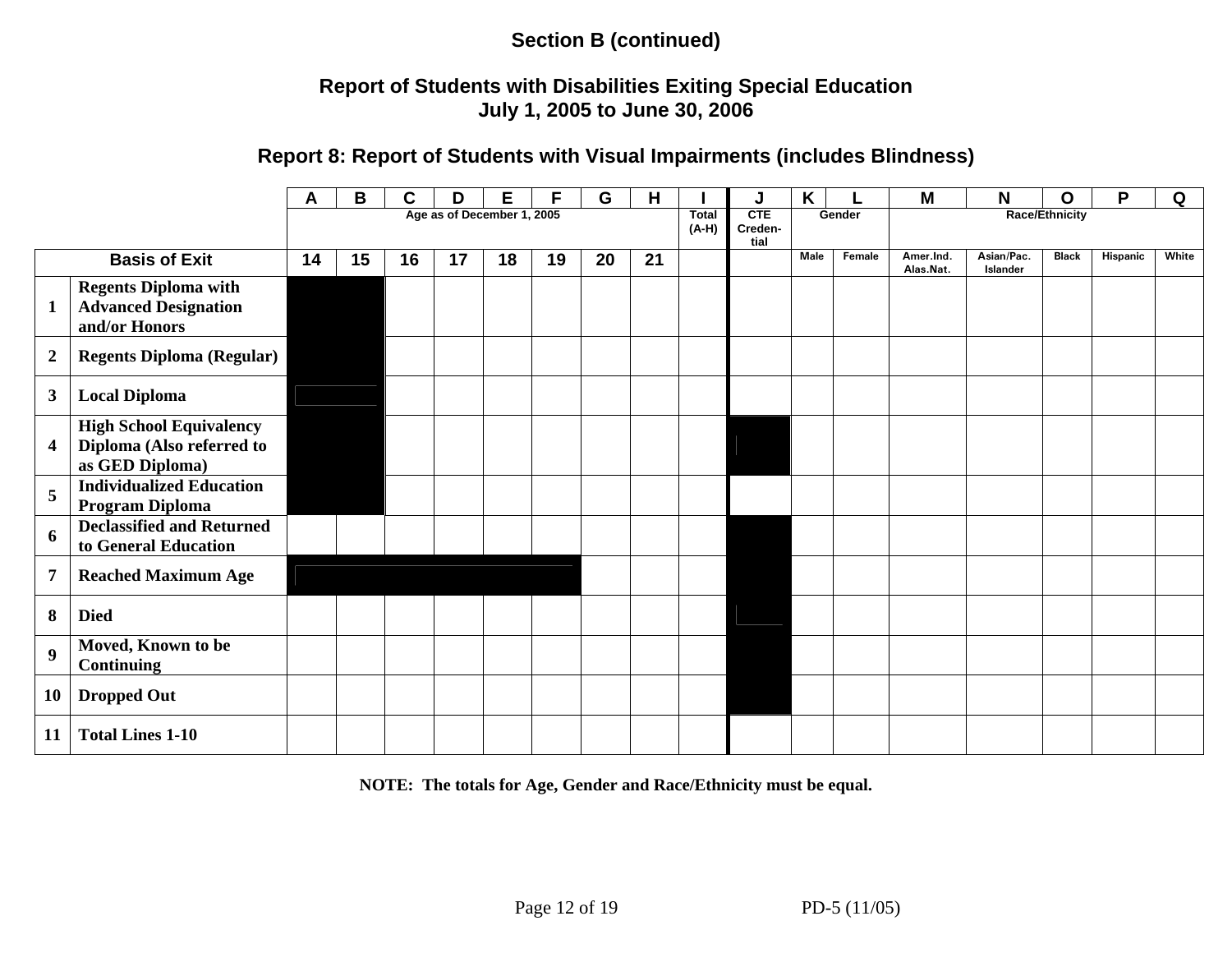### **Report of Students with Disabilities Exiting Special Education July 1, 2005 to June 30, 2006**

#### **Report 9: Report of Students with Orthopedic Impairments**

|                            |                                                                                | A  | B  | C  | D  | Е  | F  | G  | Н  |  | J                             | Κ           |        | M                      | N                      | $\mathbf O$           | P        | Q     |
|----------------------------|--------------------------------------------------------------------------------|----|----|----|----|----|----|----|----|--|-------------------------------|-------------|--------|------------------------|------------------------|-----------------------|----------|-------|
| Age as of December 1, 2005 |                                                                                |    |    |    |    |    |    |    |    |  | <b>CTE</b><br>Creden-<br>tial | Gender      |        |                        |                        | <b>Race/Ethnicity</b> |          |       |
|                            | <b>Basis of Exit</b>                                                           | 14 | 15 | 16 | 17 | 18 | 19 | 20 | 21 |  |                               | <b>Male</b> | Female | Amer.Ind.<br>Alas.Nat. | Asian/Pac.<br>Islander | <b>Black</b>          | Hispanic | White |
| $\mathbf{1}$               | <b>Regents Diploma with</b><br><b>Advanced Designation</b><br>and/or Honors    |    |    |    |    |    |    |    |    |  |                               |             |        |                        |                        |                       |          |       |
| $\boldsymbol{2}$           | <b>Regents Diploma (Regular)</b>                                               |    |    |    |    |    |    |    |    |  |                               |             |        |                        |                        |                       |          |       |
| $\mathbf{3}$               | <b>Local Diploma</b>                                                           |    |    |    |    |    |    |    |    |  |                               |             |        |                        |                        |                       |          |       |
| $\overline{\mathbf{4}}$    | <b>High School Equivalency</b><br>Diploma (Also referred to<br>as GED Diploma) |    |    |    |    |    |    |    |    |  |                               |             |        |                        |                        |                       |          |       |
| $\overline{5}$             | <b>Individualized Education</b><br>Program Diploma                             |    |    |    |    |    |    |    |    |  |                               |             |        |                        |                        |                       |          |       |
| 6                          | <b>Declassified and Returned</b><br>to General Education                       |    |    |    |    |    |    |    |    |  |                               |             |        |                        |                        |                       |          |       |
| 7                          | <b>Reached Maximum Age</b>                                                     |    |    |    |    |    |    |    |    |  |                               |             |        |                        |                        |                       |          |       |
| 8                          | <b>Died</b>                                                                    |    |    |    |    |    |    |    |    |  |                               |             |        |                        |                        |                       |          |       |
| $\boldsymbol{9}$           | Moved, Known to be<br>continuing                                               |    |    |    |    |    |    |    |    |  |                               |             |        |                        |                        |                       |          |       |
| <b>10</b>                  | <b>Dropped Out</b>                                                             |    |    |    |    |    |    |    |    |  |                               |             |        |                        |                        |                       |          |       |
| 11                         | <b>Total Lines 1-10</b>                                                        |    |    |    |    |    |    |    |    |  |                               |             |        |                        |                        |                       |          |       |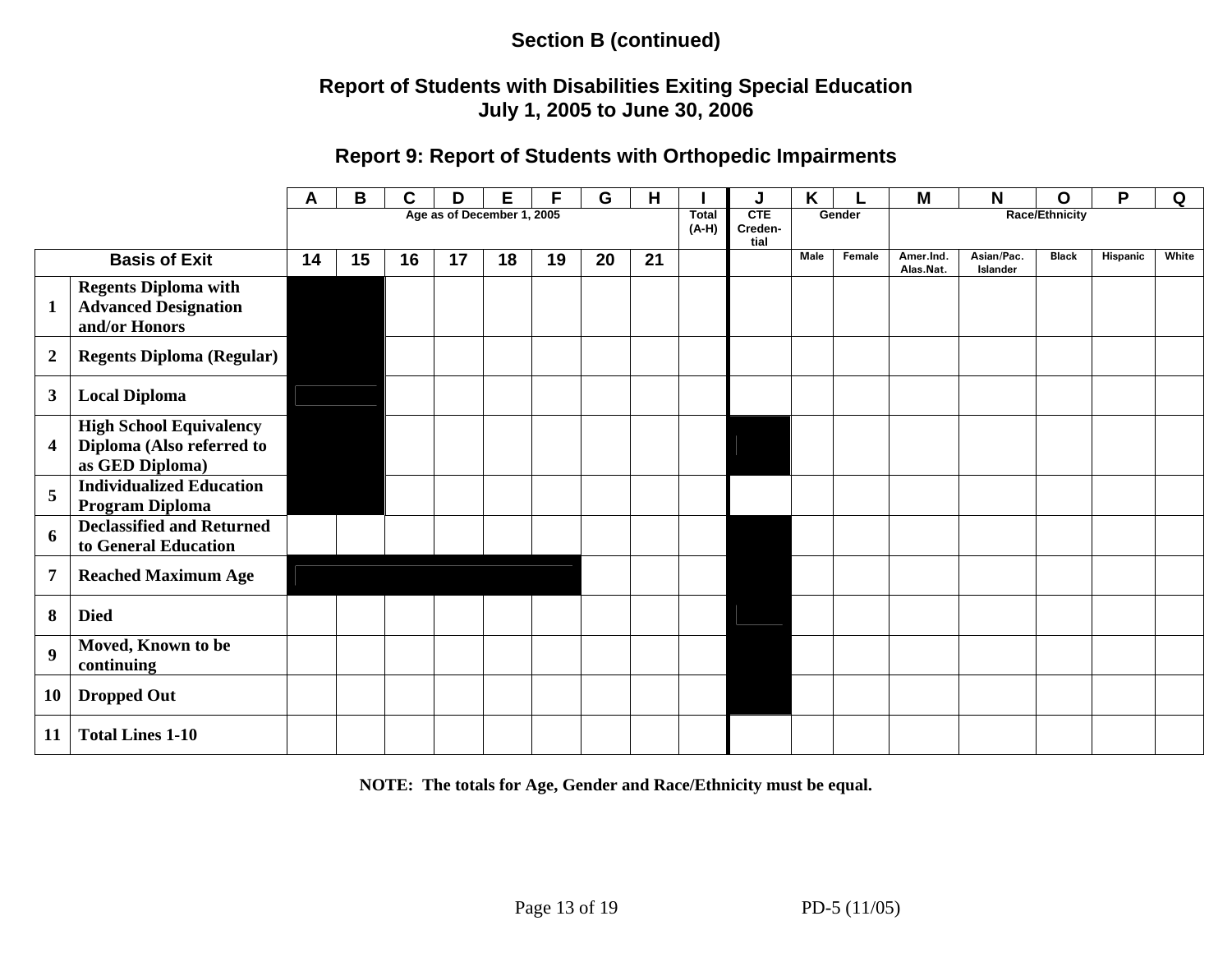### **Report of Students with Disabilities Exiting Special Education July 1, 2005 to June 30, 2006 Report 10: Report of Students with Other Health Impairments**

|                            |                                                                                | A  | В  | C  | D  | Е  | F  | G  | H  |                         | J                                                         | K           |        | M                      | N                      | O            | P        | Q     |
|----------------------------|--------------------------------------------------------------------------------|----|----|----|----|----|----|----|----|-------------------------|-----------------------------------------------------------|-------------|--------|------------------------|------------------------|--------------|----------|-------|
| Age as of December 1, 2005 |                                                                                |    |    |    |    |    |    |    |    | <b>Total</b><br>$(A-H)$ | CTE<br><b>Race/Ethnicity</b><br>Gender<br>Creden-<br>tial |             |        |                        |                        |              |          |       |
|                            | <b>Basis of Exit</b>                                                           | 14 | 15 | 16 | 17 | 18 | 19 | 20 | 21 |                         |                                                           | <b>Male</b> | Female | Amer.Ind.<br>Alas.Nat. | Asian/Pac.<br>Islander | <b>Black</b> | Hispanic | White |
| $\mathbf{1}$               | <b>Regents Diploma with</b><br><b>Advanced Designation</b><br>and/or Honors    |    |    |    |    |    |    |    |    |                         |                                                           |             |        |                        |                        |              |          |       |
| $\boldsymbol{2}$           | <b>Regents Diploma (Regular)</b>                                               |    |    |    |    |    |    |    |    |                         |                                                           |             |        |                        |                        |              |          |       |
| $\mathbf{3}$               | <b>Local Diploma</b>                                                           |    |    |    |    |    |    |    |    |                         |                                                           |             |        |                        |                        |              |          |       |
| $\overline{\mathbf{4}}$    | <b>High School Equivalency</b><br>Diploma (Also referred to<br>as GED Diploma) |    |    |    |    |    |    |    |    |                         |                                                           |             |        |                        |                        |              |          |       |
| 5                          | <b>Individualized Education</b><br><b>Program Diploma</b>                      |    |    |    |    |    |    |    |    |                         |                                                           |             |        |                        |                        |              |          |       |
| 6                          | <b>Declassified and Returned</b><br>to General Education                       |    |    |    |    |    |    |    |    |                         |                                                           |             |        |                        |                        |              |          |       |
| $\overline{7}$             | <b>Reached Maximum Age</b>                                                     |    |    |    |    |    |    |    |    |                         |                                                           |             |        |                        |                        |              |          |       |
| 8                          | <b>Died</b>                                                                    |    |    |    |    |    |    |    |    |                         |                                                           |             |        |                        |                        |              |          |       |
| 9                          | Moved, Known to be<br>continuing                                               |    |    |    |    |    |    |    |    |                         |                                                           |             |        |                        |                        |              |          |       |
| 10                         | <b>Dropped Out</b>                                                             |    |    |    |    |    |    |    |    |                         |                                                           |             |        |                        |                        |              |          |       |
| 11                         | <b>Total Lines 1-10</b>                                                        |    |    |    |    |    |    |    |    |                         |                                                           |             |        |                        |                        |              |          |       |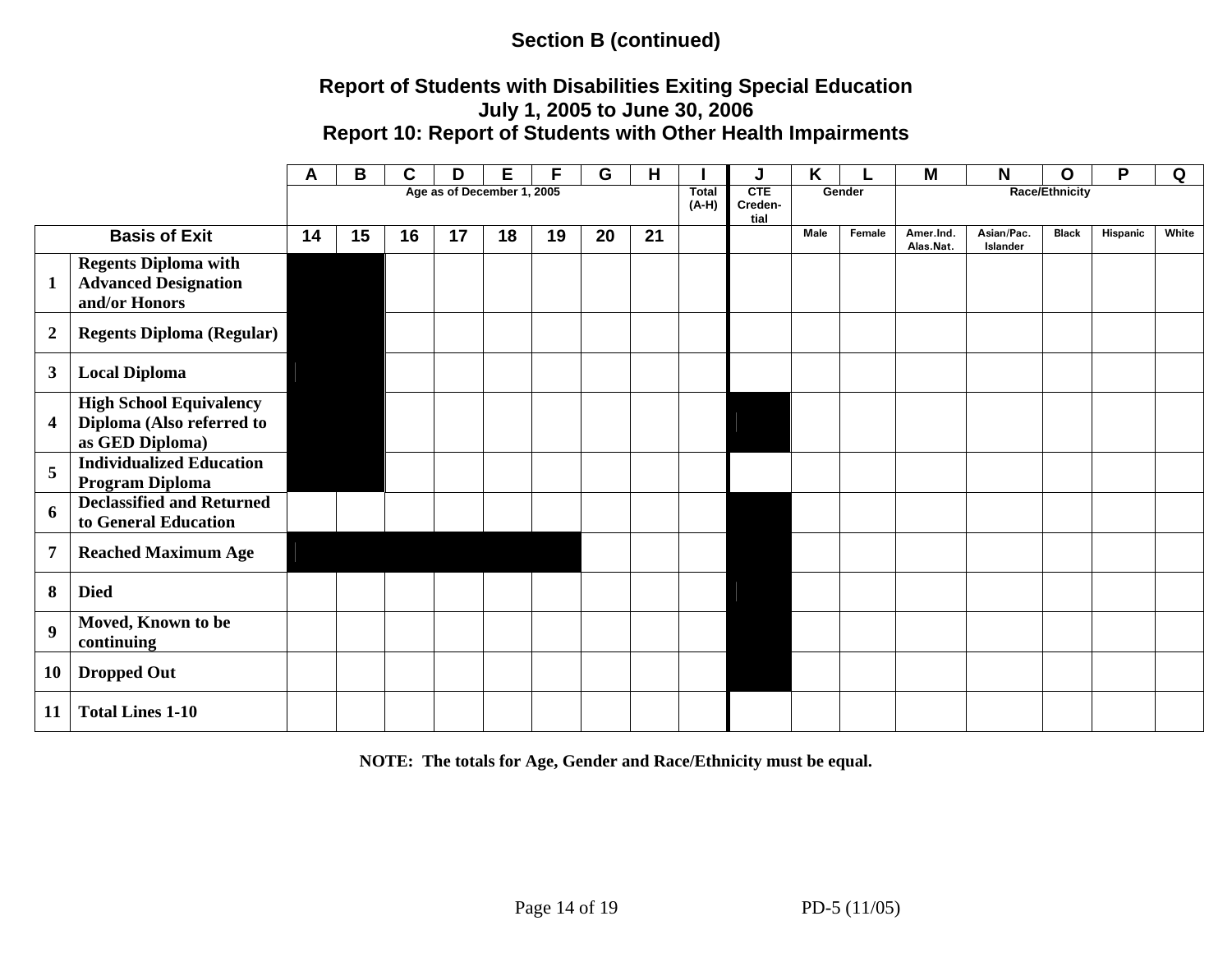### **Report of Students with Disabilities Exiting Special Education July 1, 2005 to June 30, 2006**

#### **Report 11: Report of Students with Multiple Disabilities**

|                            |                                                                                | A  | B  | C  | D  | Е  | F  | G  | н  | <b>Total</b> | J                      | K           |        | M                      | N                      | O            | P        | Q     |
|----------------------------|--------------------------------------------------------------------------------|----|----|----|----|----|----|----|----|--------------|------------------------|-------------|--------|------------------------|------------------------|--------------|----------|-------|
| Age as of December 1, 2005 |                                                                                |    |    |    |    |    |    |    |    |              | CTE<br>Creden-<br>tial | Gender      |        | <b>Race/Ethnicity</b>  |                        |              |          |       |
|                            | <b>Basis of Exit</b>                                                           | 14 | 15 | 16 | 17 | 18 | 19 | 20 | 21 |              |                        | <b>Male</b> | Female | Amer.Ind.<br>Alas.Nat. | Asian/Pac.<br>Islander | <b>Black</b> | Hispanic | White |
| $\mathbf{1}$               | <b>Regents Diploma with</b><br><b>Advanced Designation</b><br>and/or Honors    |    |    |    |    |    |    |    |    |              |                        |             |        |                        |                        |              |          |       |
| $\boldsymbol{2}$           | <b>Regents Diploma (Regular)</b>                                               |    |    |    |    |    |    |    |    |              |                        |             |        |                        |                        |              |          |       |
| $\mathbf{3}$               | <b>Local Diploma</b>                                                           |    |    |    |    |    |    |    |    |              |                        |             |        |                        |                        |              |          |       |
| $\overline{\mathbf{4}}$    | <b>High School Equivalency</b><br>Diploma (Also referred to<br>as GED Diploma) |    |    |    |    |    |    |    |    |              |                        |             |        |                        |                        |              |          |       |
| 5                          | <b>Individualized Education</b><br>Program Diploma                             |    |    |    |    |    |    |    |    |              |                        |             |        |                        |                        |              |          |       |
| 6                          | <b>Declassified and Returned</b><br>to General Education                       |    |    |    |    |    |    |    |    |              |                        |             |        |                        |                        |              |          |       |
| 7                          | <b>Reached Maximum Age</b>                                                     |    |    |    |    |    |    |    |    |              |                        |             |        |                        |                        |              |          |       |
| 8                          | <b>Died</b>                                                                    |    |    |    |    |    |    |    |    |              |                        |             |        |                        |                        |              |          |       |
| $\boldsymbol{9}$           | Moved, Known to be<br><b>Continuing</b>                                        |    |    |    |    |    |    |    |    |              |                        |             |        |                        |                        |              |          |       |
| <b>10</b>                  | <b>Dropped Out</b>                                                             |    |    |    |    |    |    |    |    |              |                        |             |        |                        |                        |              |          |       |
| 11                         | <b>Total Lines 1-11</b>                                                        |    |    |    |    |    |    |    |    |              |                        |             |        |                        |                        |              |          |       |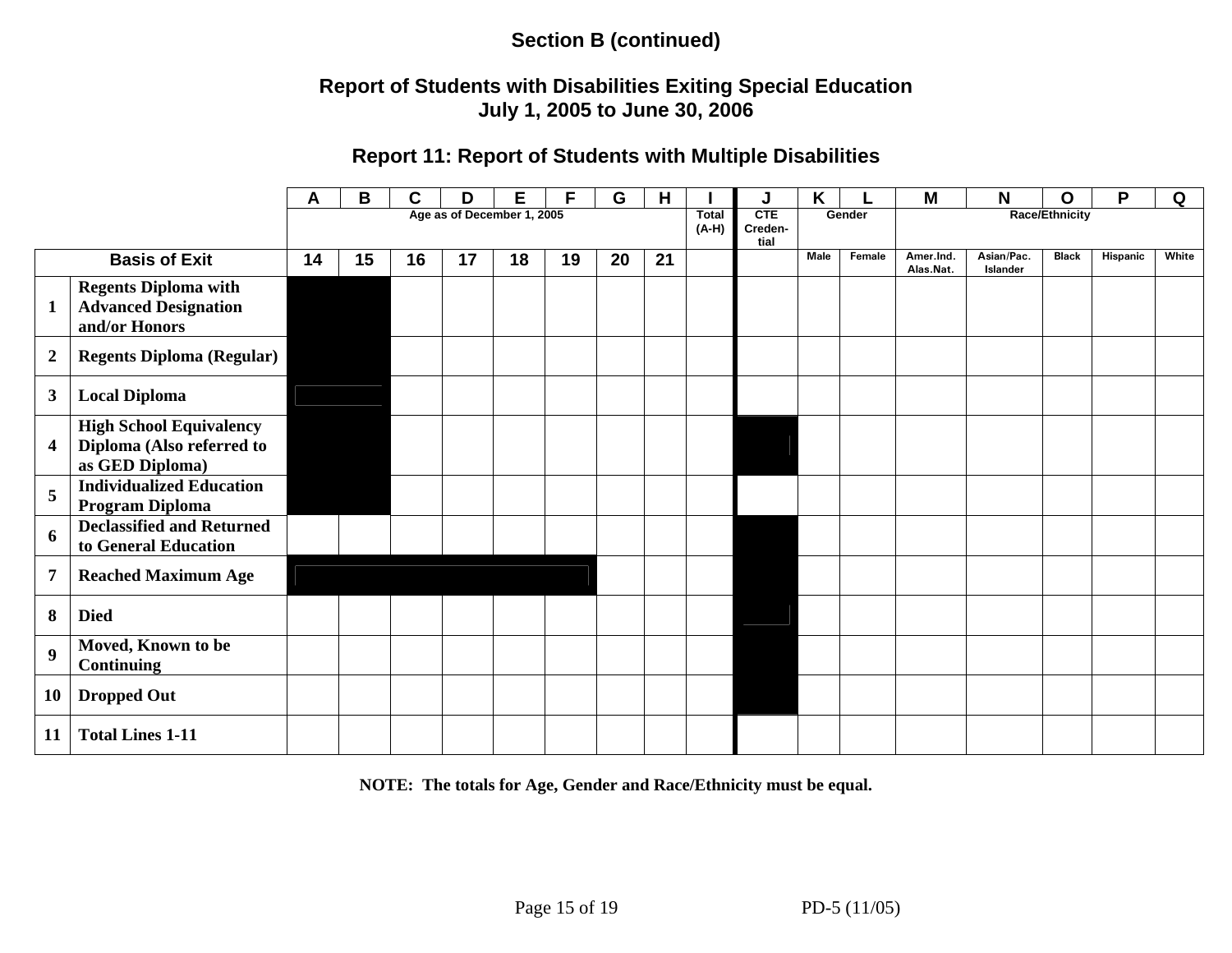### **Report of Students with Disabilities Exiting Special Education July 1, 2005 to June 30, 2006**

#### **Report 12: Report of Students with Deaf-Blindness**

|                  |                                                                                | A  | В                       | C                             | D      | Е  | F                     | G  | H  |  | J | Κ    |        | M                      | N                      | O            | P        | Q     |
|------------------|--------------------------------------------------------------------------------|----|-------------------------|-------------------------------|--------|----|-----------------------|----|----|--|---|------|--------|------------------------|------------------------|--------------|----------|-------|
|                  |                                                                                |    | <b>Total</b><br>$(A-H)$ | <b>CTE</b><br>Creden-<br>tial | Gender |    | <b>Race/Ethnicity</b> |    |    |  |   |      |        |                        |                        |              |          |       |
|                  | <b>Basis of Exit</b>                                                           | 14 | 15                      | 16                            | 17     | 18 | 19                    | 20 | 21 |  |   | Male | Female | Amer.Ind.<br>Alas.Nat. | Asian/Pac.<br>Islander | <b>Black</b> | Hispanic | White |
| $\mathbf{1}$     | <b>Regents Diploma with</b><br><b>Advanced Designation</b><br>and/or Honors    |    |                         |                               |        |    |                       |    |    |  |   |      |        |                        |                        |              |          |       |
| $\boldsymbol{2}$ | <b>Regents Diploma (Regular)</b>                                               |    |                         |                               |        |    |                       |    |    |  |   |      |        |                        |                        |              |          |       |
| $\mathbf{3}$     | <b>Local Diploma</b>                                                           |    |                         |                               |        |    |                       |    |    |  |   |      |        |                        |                        |              |          |       |
| 4                | <b>High School Equivalency</b><br>Diploma (Also referred to<br>as GED Diploma) |    |                         |                               |        |    |                       |    |    |  |   |      |        |                        |                        |              |          |       |
| 5                | <b>Individualized Education</b><br>Program Diploma                             |    |                         |                               |        |    |                       |    |    |  |   |      |        |                        |                        |              |          |       |
| 6                | <b>Declassified and Returned</b><br>to General Education                       |    |                         |                               |        |    |                       |    |    |  |   |      |        |                        |                        |              |          |       |
| 7                | <b>Reached Maximum Age</b>                                                     |    |                         |                               |        |    |                       |    |    |  |   |      |        |                        |                        |              |          |       |
| 8                | <b>Died</b>                                                                    |    |                         |                               |        |    |                       |    |    |  |   |      |        |                        |                        |              |          |       |
| $\boldsymbol{9}$ | Moved, Known to be<br><b>Continuing</b>                                        |    |                         |                               |        |    |                       |    |    |  |   |      |        |                        |                        |              |          |       |
| <b>10</b>        | <b>Dropped Out</b>                                                             |    |                         |                               |        |    |                       |    |    |  |   |      |        |                        |                        |              |          |       |
| 11               | <b>Total Lines 1-10</b>                                                        |    |                         |                               |        |    |                       |    |    |  |   |      |        |                        |                        |              |          |       |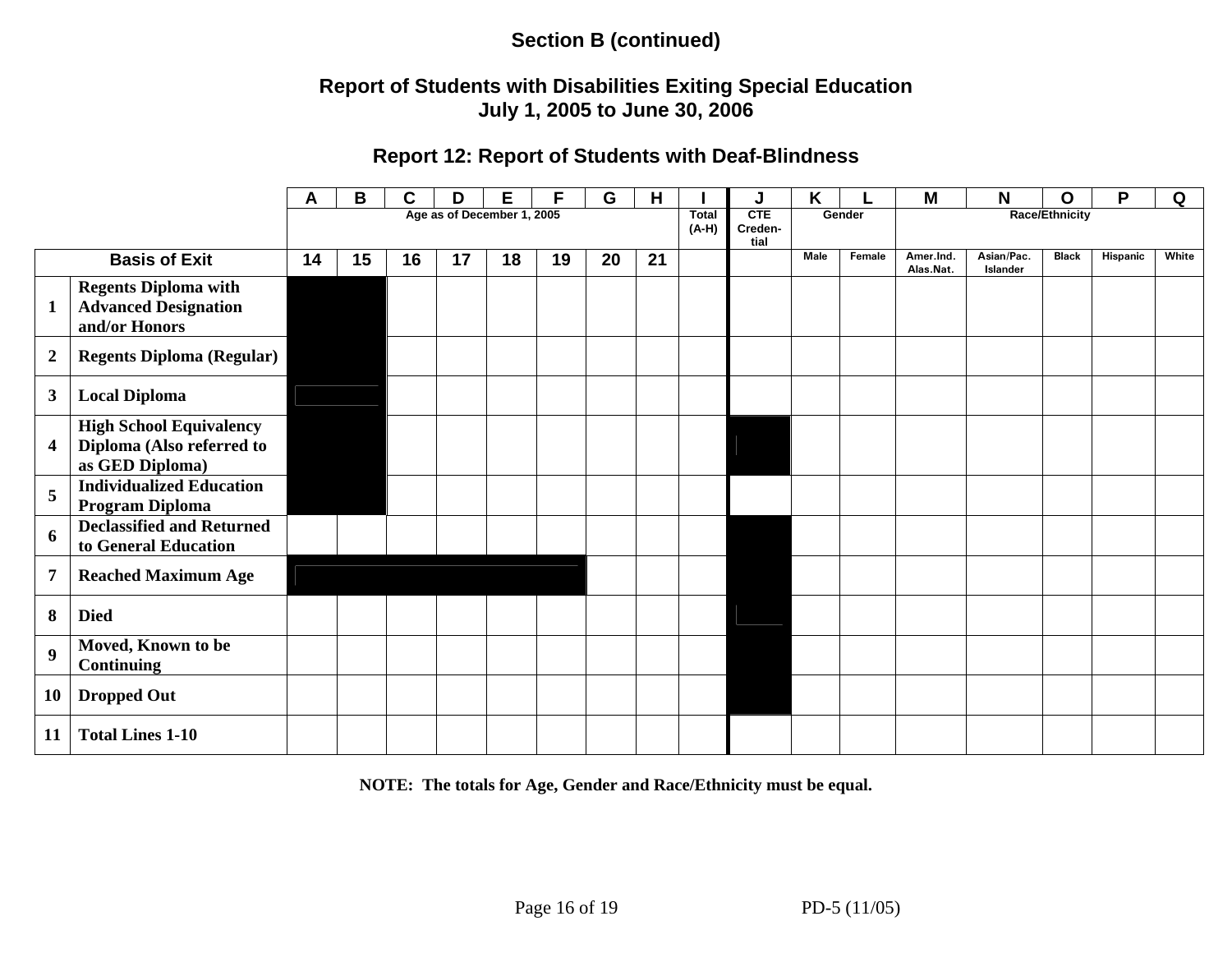### **Report of Students with Disabilities Exiting Special Education July 1, 2005 to June 30, 2006**

#### **Report 13: Report of Students with Traumatic Brain Injury**

|                  |                                                                                | Α  | В  | С  | D                          | Е  |    | G  | н  |                         | J                             | Κ           |        | M                      | N                      | O            | P        | Q     |  |
|------------------|--------------------------------------------------------------------------------|----|----|----|----------------------------|----|----|----|----|-------------------------|-------------------------------|-------------|--------|------------------------|------------------------|--------------|----------|-------|--|
|                  |                                                                                |    |    |    | Age as of December 1, 2005 |    |    |    |    | <b>Total</b><br>$(A-H)$ | <b>CTE</b><br>Creden-<br>tial |             | Gender | <b>Race/Ethnicity</b>  |                        |              |          |       |  |
|                  | <b>Basis of Exit</b>                                                           | 14 | 15 | 16 | 17                         | 18 | 19 | 20 | 21 |                         |                               | <b>Male</b> | Female | Amer.Ind.<br>Alas.Nat. | Asian/Pac.<br>Islander | <b>Black</b> | Hispanic | White |  |
| $\mathbf{1}$     | <b>Regents Diploma with</b><br><b>Advanced Designation</b><br>and/or Honors    |    |    |    |                            |    |    |    |    |                         |                               |             |        |                        |                        |              |          |       |  |
| $\boldsymbol{2}$ | <b>Regents Diploma (Regular)</b>                                               |    |    |    |                            |    |    |    |    |                         |                               |             |        |                        |                        |              |          |       |  |
| $\mathbf{3}$     | <b>Local Diploma</b>                                                           |    |    |    |                            |    |    |    |    |                         |                               |             |        |                        |                        |              |          |       |  |
| 4                | <b>High School Equivalency</b><br>Diploma (Also referred to<br>as GED Diploma) |    |    |    |                            |    |    |    |    |                         |                               |             |        |                        |                        |              |          |       |  |
| 5                | <b>Individualized Education</b><br>Program Diploma                             |    |    |    |                            |    |    |    |    |                         |                               |             |        |                        |                        |              |          |       |  |
| 6                | <b>Declassified and Returned</b><br>to General Education                       |    |    |    |                            |    |    |    |    |                         |                               |             |        |                        |                        |              |          |       |  |
| 7                | <b>Reached Maximum Age</b>                                                     |    |    |    |                            |    |    |    |    |                         |                               |             |        |                        |                        |              |          |       |  |
| 8                | <b>Died</b>                                                                    |    |    |    |                            |    |    |    |    |                         |                               |             |        |                        |                        |              |          |       |  |
| $\boldsymbol{9}$ | Moved, Known to be<br><b>Continuing</b>                                        |    |    |    |                            |    |    |    |    |                         |                               |             |        |                        |                        |              |          |       |  |
| <b>10</b>        | <b>Dropped Out</b>                                                             |    |    |    |                            |    |    |    |    |                         |                               |             |        |                        |                        |              |          |       |  |
| 11               | <b>Total Lines 1-10</b>                                                        |    |    |    |                            |    |    |    |    |                         |                               |             |        |                        |                        |              |          |       |  |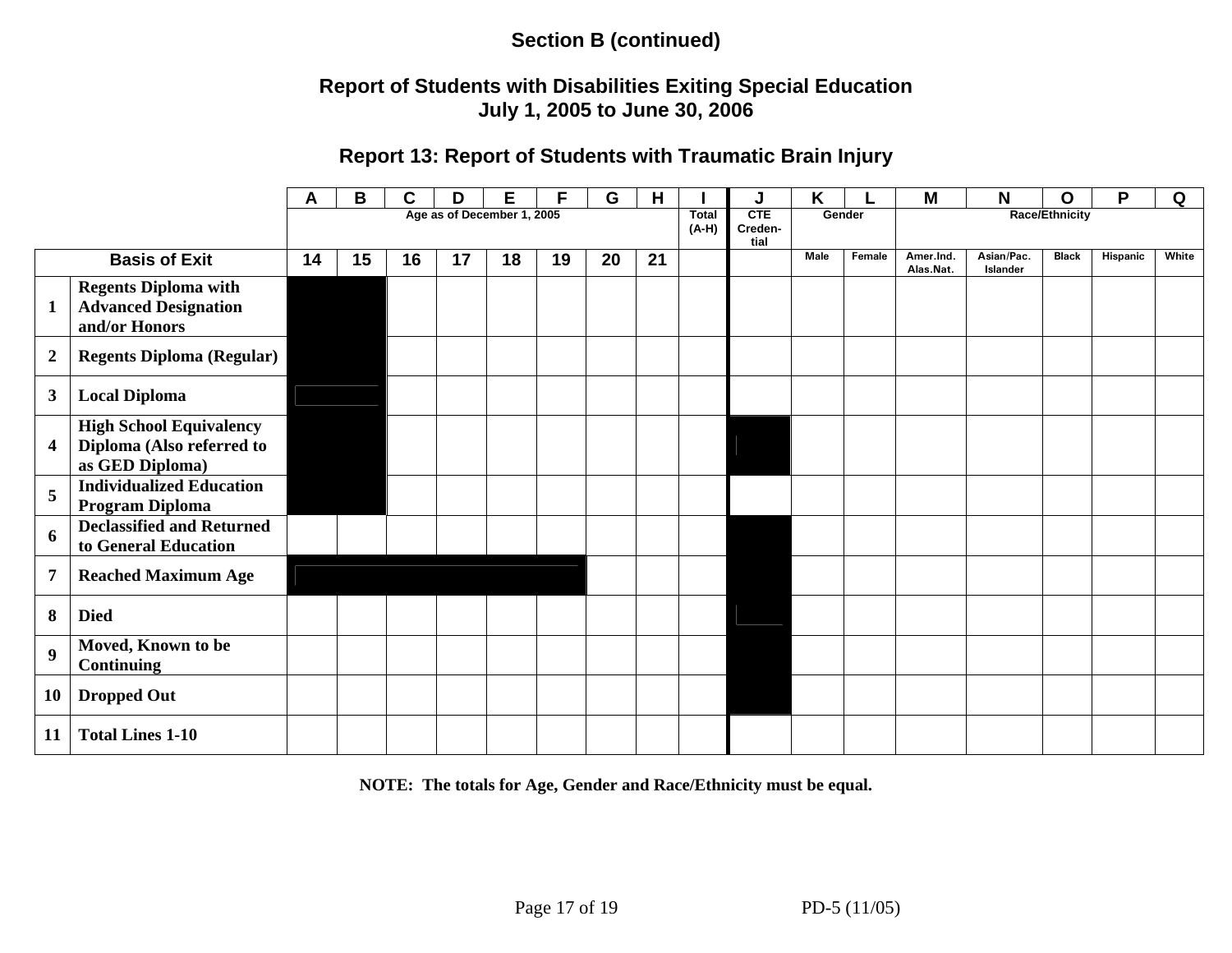### **Report of Students with Disabilities Exiting Special Education July 1, 2005 to June 30, 2006**

# *Report 14: Summary Report of All Disabilities\**

|                  |                                                                                       | A  | В  | С  | D                          | Е  | F  | G  | H  |                         | J                      | ĸ      |        | M                      | N                      | O                     | P        | Q     |
|------------------|---------------------------------------------------------------------------------------|----|----|----|----------------------------|----|----|----|----|-------------------------|------------------------|--------|--------|------------------------|------------------------|-----------------------|----------|-------|
|                  |                                                                                       |    |    |    | Age as of December 1, 2005 |    |    |    |    | <b>Total</b><br>$(A-H)$ | CTE<br>Creden-<br>tial | Gender |        |                        |                        | <b>Race/Ethnicity</b> |          |       |
|                  | <b>Basis of Exit</b>                                                                  | 14 | 15 | 16 | 17                         | 18 | 19 | 20 | 21 |                         |                        | Male   | Female | Amer.Ind.<br>Alas.Nat. | Asian/Pac.<br>Islander | <b>Black</b>          | Hispanic | White |
| $\mathbf{1}$     | <b>Regents Diploma with Advanced</b><br><b>Designation and/or Honors</b>              |    |    |    |                            |    |    |    |    |                         |                        |        |        |                        |                        |                       |          |       |
| $\boldsymbol{2}$ | <b>Regents Diploma (Regular)</b>                                                      |    |    |    |                            |    |    |    |    |                         |                        |        |        |                        |                        |                       |          |       |
| 3                | <b>Local Diploma</b>                                                                  |    |    |    |                            |    |    |    |    |                         |                        |        |        |                        |                        |                       |          |       |
| 4                | <b>High School Equivalency</b><br>Diploma (Also referred to as<br><b>GED Diploma)</b> |    |    |    |                            |    |    |    |    |                         |                        |        |        |                        |                        |                       |          |       |
| 5                | <b>Individualized Education</b><br><b>Program Diploma</b>                             |    |    |    |                            |    |    |    |    |                         |                        |        |        |                        |                        |                       |          |       |
| 6                | <b>Declassified and Returned to</b><br><b>General Education</b>                       |    |    |    |                            |    |    |    |    |                         |                        |        |        |                        |                        |                       |          |       |
| $\overline{7}$   | <b>Reached Maximum Age</b>                                                            |    |    |    |                            |    |    |    |    |                         |                        |        |        |                        |                        |                       |          |       |
| 8                | <b>Died</b>                                                                           |    |    |    |                            |    |    |    |    |                         |                        |        |        |                        |                        |                       |          |       |
| 9                | <b>Moved, Known to be Continuing</b>                                                  |    |    |    |                            |    |    |    |    |                         |                        |        |        |                        |                        |                       |          |       |
| <b>10</b>        | <b>Dropped Out</b>                                                                    |    |    |    |                            |    |    |    |    |                         |                        |        |        |                        |                        |                       |          |       |
| <b>11</b>        | <b>Total Lines 1-11</b>                                                               |    |    |    |                            |    |    |    |    |                         |                        |        |        |                        |                        |                       |          |       |

#### **NOTE: The totals for Age, Gender and Race/Ethnicity must be equal.**

\*The number reported in each cell of this table must represent the cumulative total of all the corresponding cells in reports 1-13.